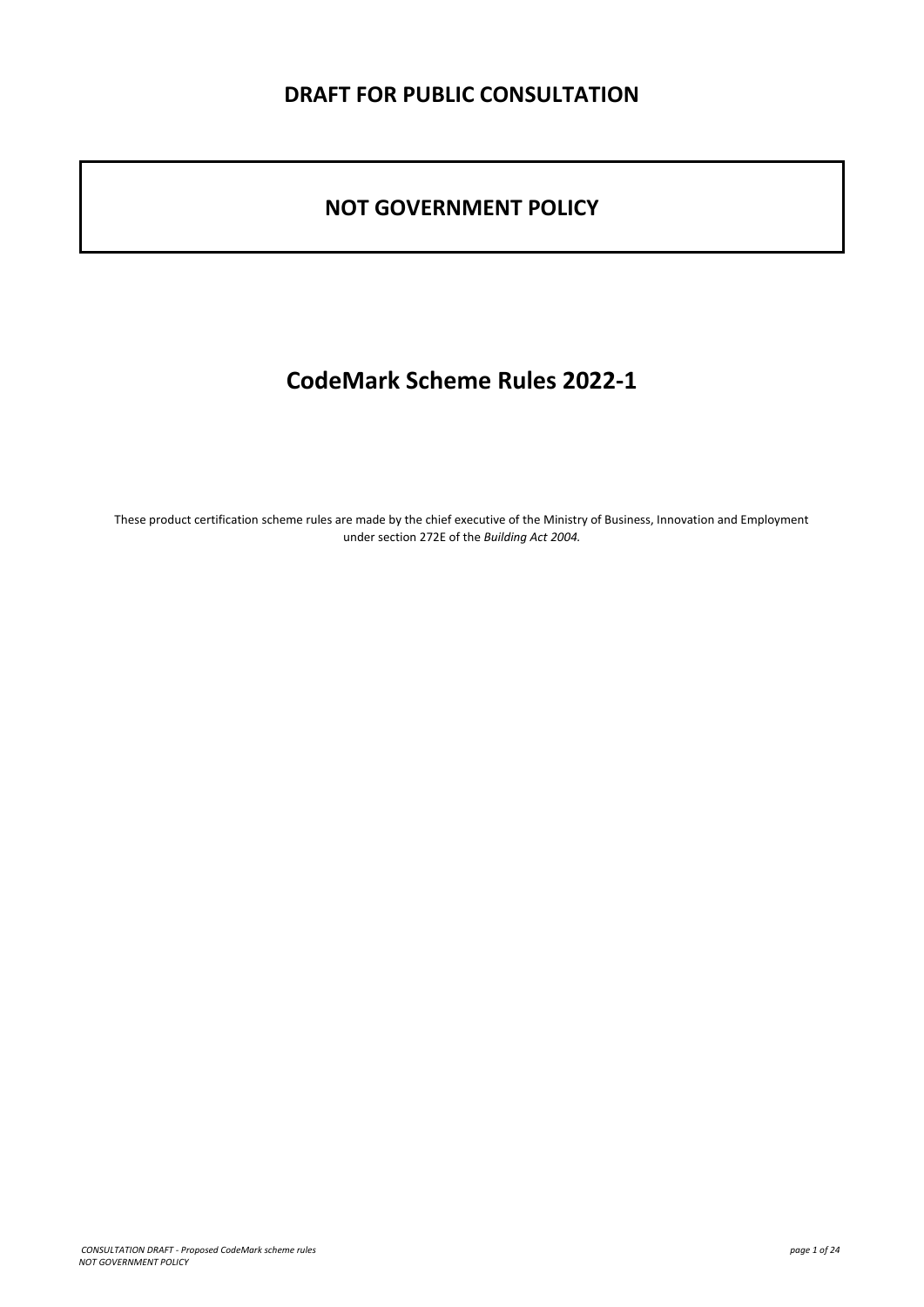*CONSULTATION DRAFT - Proposed CodeMark scheme rules page 2 of 24 NOT GOVERNMENT POLICY*

### **Preface**

This document contains the rules for the CodeMark scheme, which is a voluntary product certification scheme established under the *Building Act 2004* (the Act) and the Building (Product Certification) Regulations 2008 (the Regulations).

The CodeMark scheme provides an easily understood and robust way to show that a building product or building method meets the requirements of the New Zealand Building Code. That is because CodeMark certified products must be accepted by building consent authorities as compliant with the Building Code when used in accordance with any limitations on the product certificate.

CodeMark certification is suitable for any product that is consistently produced. However, it is particularly beneficial for manufacturers and suppliers of building products or building methods that are new to the market, or would have serious consequences if they failed. CodeMark also has marketing advantages for manufacturers and suppliers as they can use the CodeMark mark of conformity (a registered trade mark) in advertising, and as all certified products are listed on a publicly accessible register maintained by the Ministry of Business, Innovation and Employment (MBIE).

While the CodeMark scheme has already been operating in Aotearoa New Zealand for over a decade, it has been substantially revised as part of a wider building reform programme developed by MBIE to improve the overall efficiency and quality of building work. Changes to the Act and the Regulations, which took effect from September 2022, and associated revisions to these scheme rules allow for stronger oversight by MBIE as scheme owner, including through new registration requirements for product certification bodies and product certificates. Overall, these changes are intended to improve confidence in the CodeMark scheme and lift the quality of product certificates to support more efficient consenting, while still enabling product innovation.

### **Document status**

The scheme rules in this document have been made by the chief executive of MBIE and take effect from *[the commencement date, which will be on, or before 7 September 2022].* They replace *The CodeMark Scheme Rules - Australia and New Zealand Version 2009.1*, published on 27 March 2009 and the Joint Accreditation System of Australia and New Zealand's (JAS-ANZ) *Policy Number 01/10 Changes to the CodeMark Scheme Rules*, published 15 January 2010.

| <b>Document history</b> |                   |             |
|-------------------------|-------------------|-------------|
| <b>Status</b>           | Commencement date | Alterations |
| Version 2022-1          | [date]            |             |

Please check for any updates to the scheme rules on MBIE's website at [www.building.govt.nz](http://www.building.govt.nz/)

### **Contact us**

For further information about the CodeMark scheme, including details of registered product certificates and registered product certification bodies, visit MBIE's website at [www.building.govt.nz](http://www.building.govt.nz/) or contact us at the address below. Please note that any complaints from certificate holders about certification will be directed to the responsible product certification body in the first instance.

### **Contact:**

*[Contact details will be provided on publication of the scheme rules]*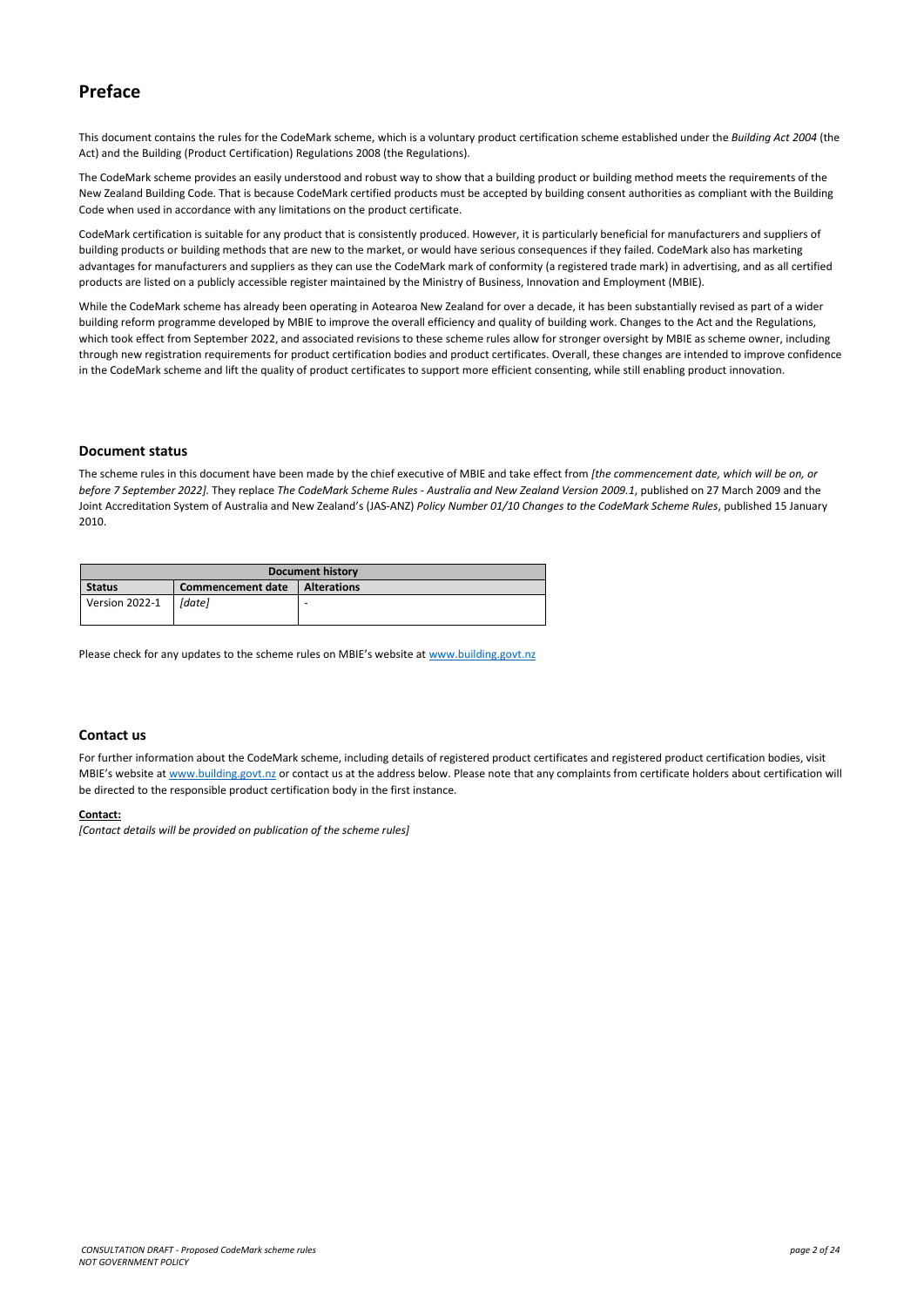# **Contents**

### **Figures**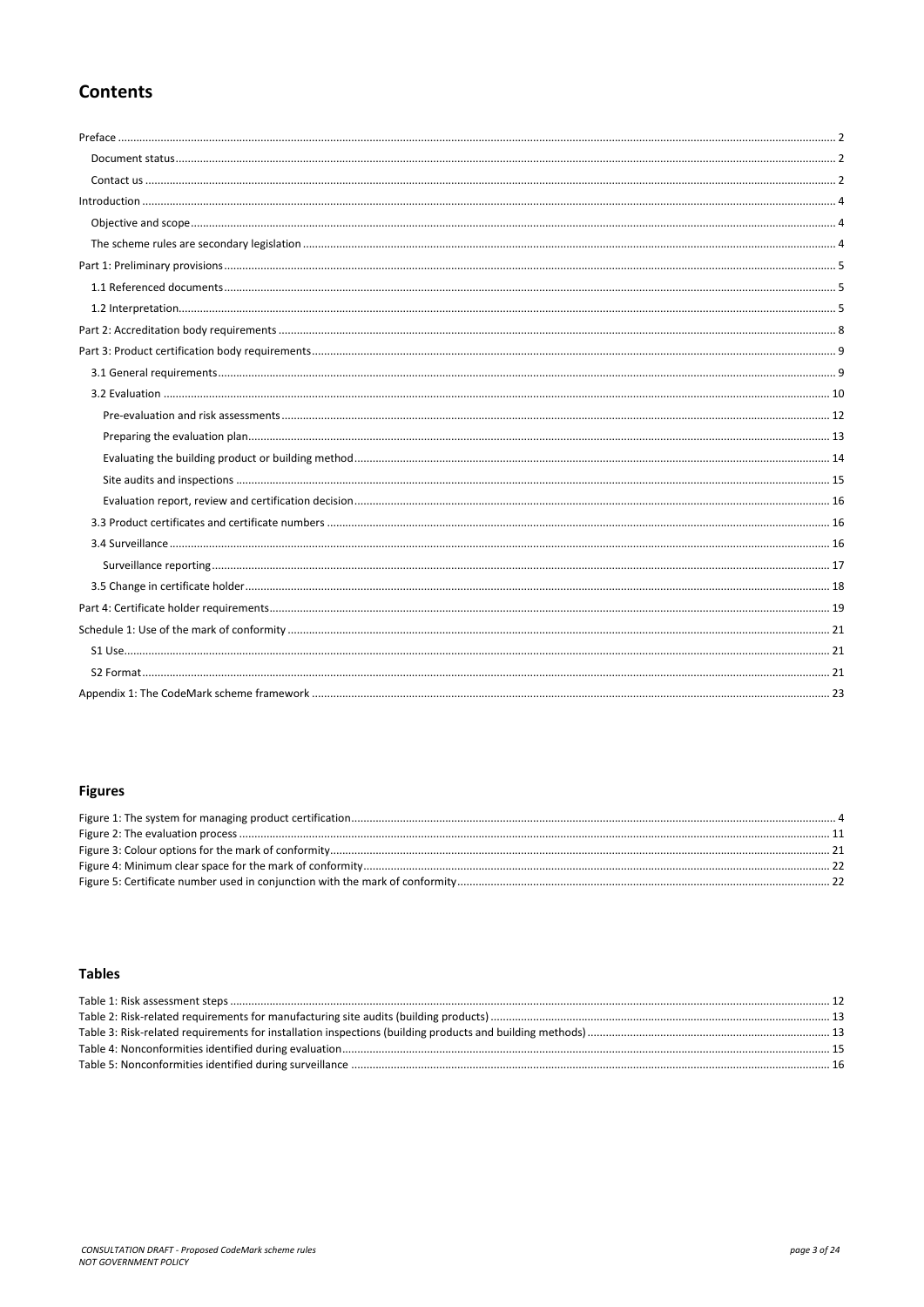*CONSULTATION DRAFT - Proposed CodeMark scheme rules page 4 of 24 NOT GOVERNMENT POLICY*

## **Introduction**

### **Objective and scope**

The objective of the CodeMark scheme in Aotearoa New Zealand is to provide confidence to regulatory authorities and the market regarding the conformity of certified building products and building methods with the requirements of the Building Code, as well as confidence in the accuracy and comprehensiveness of the associated product certificates.

The CodeMark scheme applies to building products and building methods that are consistently manufactured and are intended for use in New Zealand.

The CodeMark scheme rules (the scheme rules) apply to the scheme parties as identified in section 272E of the *Building Act 2004* (the Act), which are:

- (a) the product certification accreditation body (the accreditation body), which is appointed by the Ministry of Business, Innovation and Employment (MBIE) under section 261 of the Act and is responsible for accrediting product certification bodies (PCB) to the CodeMark scheme
- (b) all accredited and/or registered PCBs, which are third-party organisations responsible for evaluating building products and building methods for certification, and
- (c) all proprietors of building products and building methods that have current product certificates, whether or not these certificates are registered with MBIE.

- (a) all registered PCBs, plus details of anyone whose registration as a PCB has been suspended (this register is available at [www.building.govt.nz\)](http://www.building.govt.nz/), and
- (b) all registered product certificates (available a[t www.building.govt.nz\)](http://www.building.govt.nz/).



The scheme rules will also be of interest to manufacturers and suppliers interested in achieving CodeMark certification as well as to building consent authorities, designers, builders, and other users of certified products.

### **The scheme rules are secondary legislation**

The scheme rules are secondary legislation for the purposes of the *Legislation Act 2019*. They form part of a broader system for managing product certification in New Zealand (refer t[o Figure 1](#page-3-0) and Appendix 1) which has specific requirements contained in:

- (a) the Act
- (b) Building (Product Certification) Regulations 2008 (the Regulations)
- (c) any other regulations and other statutory instruments (including any notice required to be published in the New Zealand *Gazette*) made under the Act, as amended from time to time
- (d) the scheme rules, and
- (e) any national/international Standards or other documents included by reference in the Regulations or the scheme rules.

MBIE is responsible for the management and oversight of the CodeMark scheme. MBIE's responsibilities include publishing and maintaining the scheme rules, registering PCBs and product certificates, and providing public registers of:

<span id="page-3-0"></span>*Figure 1: The system for managing product certification*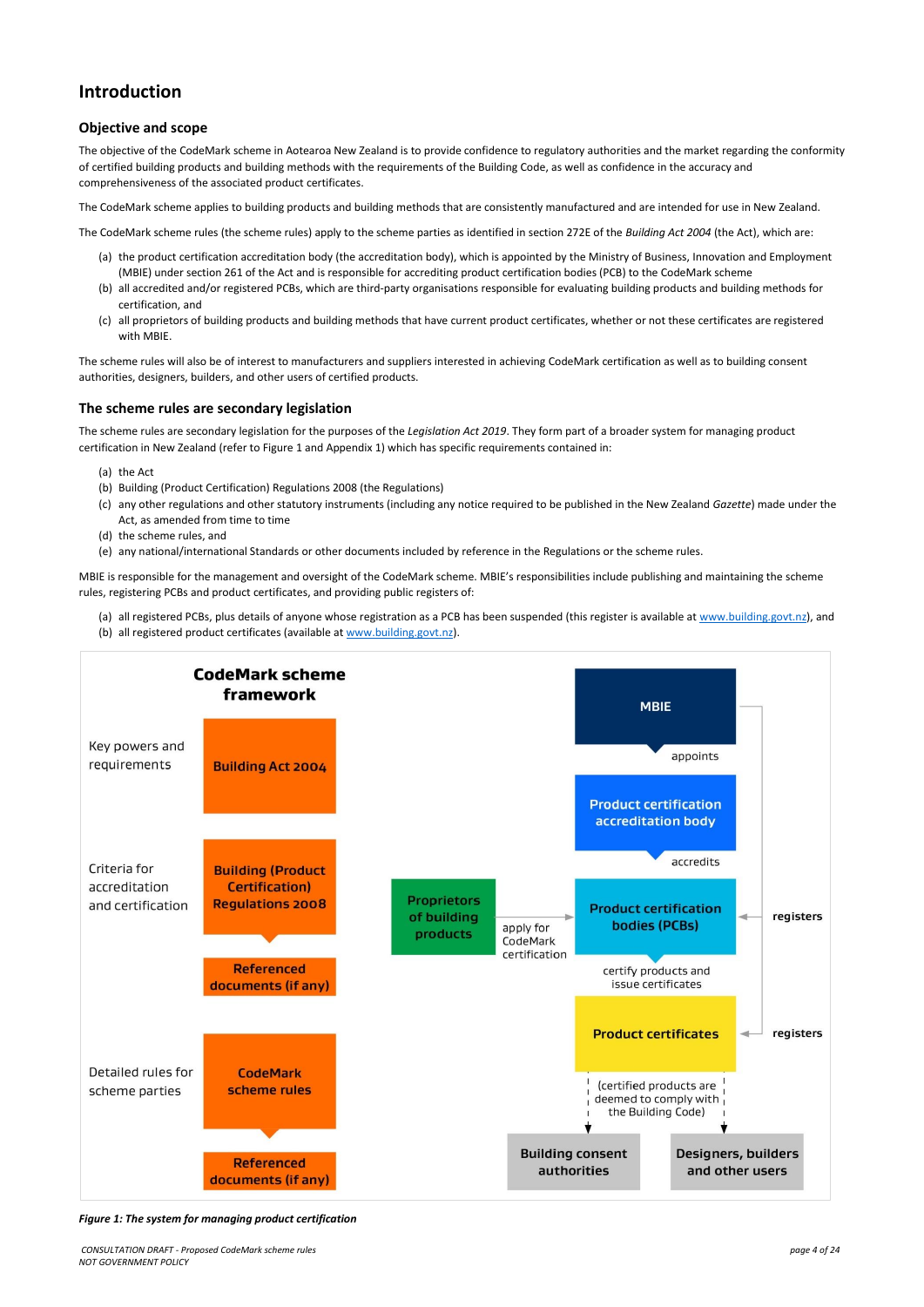# **Part 1: Preliminary provisions**

### **NOTES FOR PUBLIC CONSULTATION:**

The Regulations in force at the time of this consultation are the Building (Product Certification) Regulations 2008. Revisions to these Regulations are expected to take effect on or before 7 September 2022. Any references in this document to 'regulation [X]' are placeholders and will be updated before the scheme rules are made.

|       | 1.1 Referenced documents                                                                                                                                              |  |  |
|-------|-----------------------------------------------------------------------------------------------------------------------------------------------------------------------|--|--|
| 1.1.1 | The international Standards and any other documents referred to in the scheme rules are the editions, along with their specific amendments (if<br>any), listed below. |  |  |
|       | <b>Referenced document</b>                                                                                                                                            |  |  |
|       | <b>International Standards</b>                                                                                                                                        |  |  |
|       | NZS ISO/IEC 17025:2018 General requirements for the competence of testing and calibration laboratories                                                                |  |  |
|       | AS/NZS ISO/IEC 17065:2013 Conformity assessment – requirements for bodies certifying products, processes and services                                                 |  |  |
|       | <b>New Zealand legislation</b>                                                                                                                                        |  |  |
|       | Building Act 2004 as amended by the Building (Building Products and Methods, Modular Components, and Other Matters) Amendment Act<br>2021                             |  |  |
|       | <b>Building (Product Certification) Regulations 2008</b>                                                                                                              |  |  |
|       | Building Regulations 1992: Schedule 1 The Building Code                                                                                                               |  |  |
|       |                                                                                                                                                                       |  |  |

| 1.2 Interpretation |                                           |                                                                                                                                                                                                                                                                                                                                                                   |
|--------------------|-------------------------------------------|-------------------------------------------------------------------------------------------------------------------------------------------------------------------------------------------------------------------------------------------------------------------------------------------------------------------------------------------------------------------|
| 1.2.1              |                                           | Schedule 1 is operative and forms part of the scheme rules, while Appendix 1 is provided for information and guidance only.                                                                                                                                                                                                                                       |
| 1.2.2              |                                           | Any text in shaded boxes at the start of a Part or Schedule 1, and any text in shaded boxes under a rule and headed 'Guidance', does not form<br>part of the scheme rules but is provided for information only.                                                                                                                                                   |
| 1.2.3              | (Product Certification) Regulations 2008. | Unless otherwise noted, references to sections are to sections of the Building Act 2004 and references to Regulations are to the Building                                                                                                                                                                                                                         |
| 1.2.4              |                                           | Terms used in the scheme rules have the meanings ascribed to them below unless the context requires otherwise.                                                                                                                                                                                                                                                    |
|                    | <b>Definitions and</b><br>abbreviations   | <b>Meaning</b>                                                                                                                                                                                                                                                                                                                                                    |
|                    | <b>Acceptable Solution</b>                | Has the meaning given to it in section 7 of the Act:<br>Acceptable solution means an acceptable solution issued under section 22(1)<br>Acceptable Solutions and Verification Methods are produced by MBIE and, if followed, must be accepted by a<br>building consent authority as evidence of compliance with the Building Code.                                 |
|                    | Accreditation body                        | See product certification accreditation body                                                                                                                                                                                                                                                                                                                      |
|                    | <b>Accredited PCB</b>                     | Has the meaning given to it in section 7 of the Act:<br>Accredited PCB means a person who has been accredited as a product certification body under section 263 and<br>whose accreditation is not suspended and has not been revoked<br>In these scheme rules, refers to a PCB accredited to ISO/IEC 17065 with the CodeMark scheme within its technical<br>scope |
|                    | Act                                       | The Building Act 2004 as amended by the Building (Building Products and Methods, Modular Components, and                                                                                                                                                                                                                                                          |

*Other Matters) Amendment Act 2021*

| Batch test                                 | Periodic testing designed to verify conformity of production with specified requirements                                                                                                                         |
|--------------------------------------------|------------------------------------------------------------------------------------------------------------------------------------------------------------------------------------------------------------------|
| <b>Building Code</b>                       | The New Zealand Building Code, which is Schedule 1 of the Building Regulations 1992                                                                                                                              |
| <b>Building Consent</b><br>Authority (BCA) | Has the meaning given to it in section 7 of the Act                                                                                                                                                              |
| <b>Building method</b>                     | Has the meaning given to it in section 9B of the Act:                                                                                                                                                            |
|                                            | $(1)$ In this Act, building method means a method-                                                                                                                                                               |
|                                            | (a) for using 1 or more products or things as part of building work; or                                                                                                                                          |
|                                            | (b) for carrying out building work that is declared by the Governor-General by Order in Council to be a<br>building method.                                                                                      |
|                                            | (2) However, a method that would otherwise be a building method under subsection $(1)(a)$ is not a building<br>method if it is declared by the Governor-General by Order in Council not to be a building method. |
|                                            | (3) An Order in Council made under this section is secondary legislation (see Part 3 of the Legislation Act 2019<br>for publication requirements).                                                               |
| <b>Building product</b>                    | Has the meaning given to it in section 9A of the Act:                                                                                                                                                            |
|                                            | (1) In this Act, building product means a product that $-$                                                                                                                                                       |
|                                            | (a) could reasonably be expected to be used as a component of a building; or                                                                                                                                     |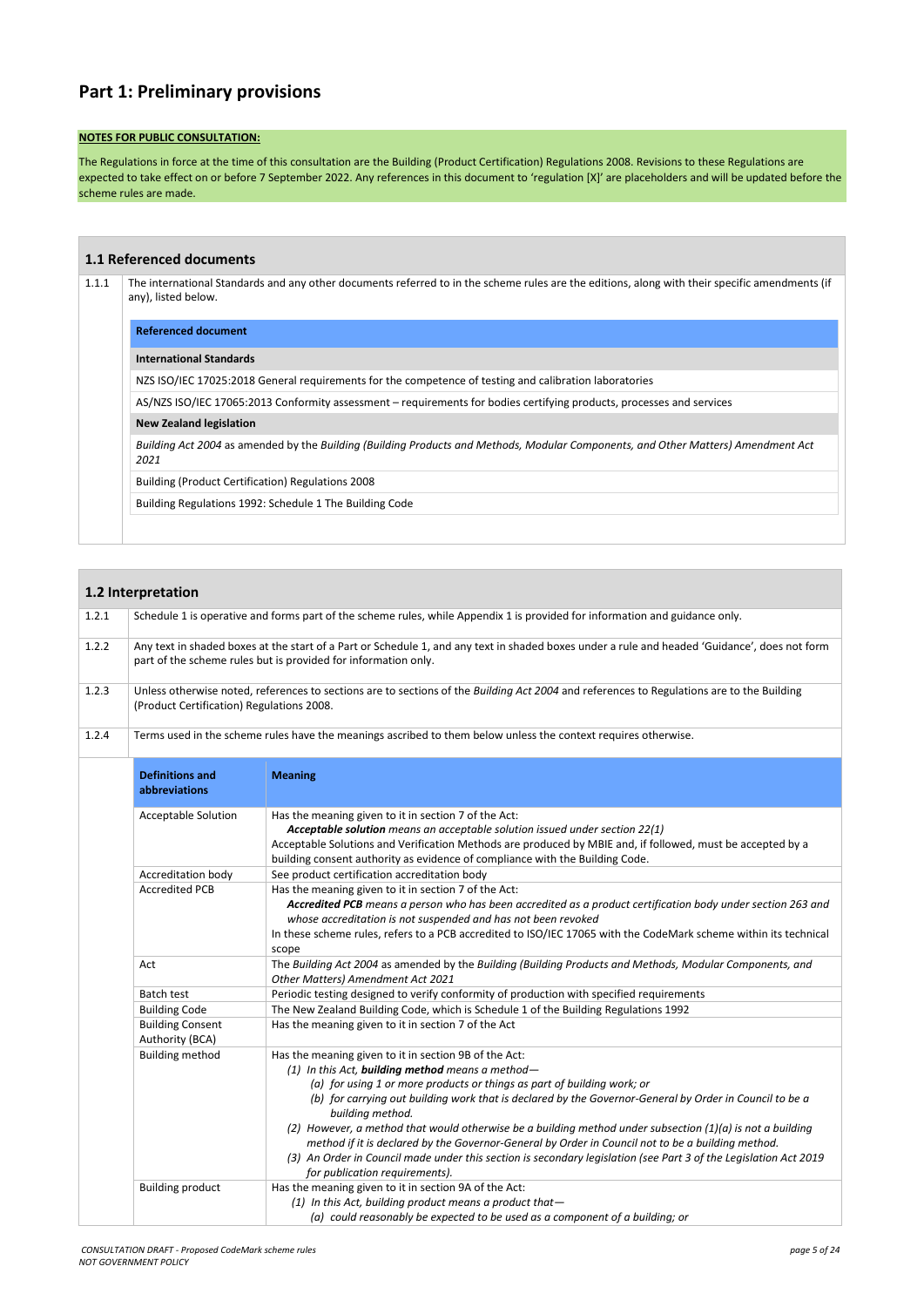| Product certification<br>body (PCB)       | A person who evaluates and certifies building products and building methods<br>Also see: accredited PCB, registered PCB, responsible PCB                                                                                                                               |
|-------------------------------------------|------------------------------------------------------------------------------------------------------------------------------------------------------------------------------------------------------------------------------------------------------------------------|
|                                           |                                                                                                                                                                                                                                                                        |
|                                           |                                                                                                                                                                                                                                                                        |
| accreditation body                        | certification bodies for the CodeMark scheme                                                                                                                                                                                                                           |
| Product certification                     | Product certificate means a certificate issued under section 269 of the Act in relation to a building product or<br>building method<br>A person appointed by the chief executive of MBIE under section 261 of the Act to assess and accredit product                   |
| Product certificate                       | Has the meaning given to it in section 7 of the Act:                                                                                                                                                                                                                   |
| Post-manufacture<br>surveillance          | (c) a body of persons (whether corporate or unincorporate)<br>Surveillance of a certified building product or building method that is a tangible product, conducted after<br>manufacture, to assess whether it is materially the same as any sample that was evaluated |
|                                           | (b) a corporation sole; and                                                                                                                                                                                                                                            |
|                                           | (a) the Crown; and                                                                                                                                                                                                                                                     |
| Person                                    | Has the meaning given to it in section 7 of the Act:<br>person includes-                                                                                                                                                                                               |
| <b>PCB</b>                                | See Product certification body                                                                                                                                                                                                                                         |
|                                           | Critical nonconformity: the potential impact is considered to compromise Building Code compliance                                                                                                                                                                      |
|                                           | is taken to correct it within a specified period                                                                                                                                                                                                                       |
|                                           | the quality plan are not being followed but because of other factors compliance is not compromised)<br>Major nonconformity: the potential impact is likely to compromise Building Code compliance if no remedial action                                                |
|                                           | Minor nonconformity: the potential impact is not likely to compromise Building Code compliance (eg aspects of                                                                                                                                                          |
|                                           | major or critical:                                                                                                                                                                                                                                                     |
| <b>MBIE</b><br>Nonconformity              | Ministry of Business, Innovation and Employment<br>Finding that demonstrates an instance of non-fulfilment of specified requirements. Nonconformities can be minor,                                                                                                    |
| Minor nonconformity                       | See nonconformity                                                                                                                                                                                                                                                      |
|                                           | in New Zealand and is a registered trade mark under the Trade Marks Act 2002.                                                                                                                                                                                          |
|                                           | In these scheme rules, refers to the CodeMark mark of conformity which is associated with the CodeMark scheme                                                                                                                                                          |
| if necessary when<br>regulations updated] | it or to which it is attached meet the criteria and standards specified in regulation 10 [criteria and standards for<br>certification]                                                                                                                                 |
| [definition to be revised                 | Mark of conformity means a symbol, approved by the chief executive, that signifies that products marked with                                                                                                                                                           |
| Mark of conformity                        | Has the meaning given to it in regulations:                                                                                                                                                                                                                            |
| Major nonconformity                       | See nonconformity                                                                                                                                                                                                                                                      |
| <b>ISO</b>                                | (b) does not include any other maintenance and repairs or rebuilding<br>International Organization for Standardization                                                                                                                                                 |
|                                           | iii) activities undertaken in response to fire or any other reasonably foreseeable emergency; but                                                                                                                                                                      |
|                                           | normal maintenance:<br>ii)                                                                                                                                                                                                                                             |
|                                           | any reasonably foreseeable occasional use that is not incompatible with the intended use:<br>i)                                                                                                                                                                        |
|                                           | intended use, in relation to a building, $-$<br>(a) includes any or all of the following:                                                                                                                                                                              |
| Intended use                              | Has the meaning given to it in section 7 of the Act:                                                                                                                                                                                                                   |
| <b>IEC</b>                                | International Electrotechnical Commission                                                                                                                                                                                                                              |
|                                           | product or building method continues to meet the product certification criteria                                                                                                                                                                                        |
|                                           | product certification criteria; and<br>(c) (c) the timing and method of the audits and inspections to be carried out to ensure that the building                                                                                                                       |
|                                           | (b) the means by which it will be demonstrated that the building product or building method meets the                                                                                                                                                                  |
|                                           | (a) what is to be certified (including scope and limitations of use); and                                                                                                                                                                                              |
| Evaluation plan                           | In relation to a building product or building method, means a plan that sets out-                                                                                                                                                                                      |
| Critical nonconformity                    | to present a risk to the product's compliance if it failed<br>See nonconformity                                                                                                                                                                                        |
| Critical component                        | Any component of a product that the PCB considers is critical to the product's Building Code compliance; ie likely                                                                                                                                                     |
| CodeMark scheme                           | The CodeMark scheme in New Zealand for certifying building products and building methods                                                                                                                                                                               |
| Code                                      | See Building Code                                                                                                                                                                                                                                                      |
| updated]<br>Chief executive               | The chief executive of MBIE                                                                                                                                                                                                                                            |
| regulations are                           |                                                                                                                                                                                                                                                                        |
| if necessary when                         | issued in respect of the building method or building product                                                                                                                                                                                                           |
| [definition to be revised                 | Has the meaning given to it in regulations:<br>Certificate holder means the proprietor of a building method or building product to whom a certificate has been                                                                                                         |
| Certificate<br>Certificate holder         | See product certificate                                                                                                                                                                                                                                                |
| <b>CAR</b>                                | <b>Corrective Action Request</b>                                                                                                                                                                                                                                       |
|                                           | for publication requirements).                                                                                                                                                                                                                                         |
|                                           | what may be considered.<br>(5) An Order in Council made under this section is secondary legislation (see Part 3 of the Legislation Act 2019                                                                                                                            |
|                                           | (4) The matters listed in subsection (3) are relevant, but not determinative, considerations and do not limit                                                                                                                                                          |
|                                           | any other reason).                                                                                                                                                                                                                                                     |
|                                           | (d) the purposes for which the thing is likely to be used (because of the way in which it is presented or for                                                                                                                                                          |
|                                           | (b) purposes for which the manufacturer or supplier intends the thing to be used:<br>(c) the purposes for which the thing is represented as being used for:                                                                                                            |
|                                           | (a) the purposes for which the thing is ordinarily used:                                                                                                                                                                                                               |
|                                           | the following are relevant considerations:                                                                                                                                                                                                                             |
|                                           | product if it is declared by the Governor-General by Order in Council not to be a building product.<br>(3) In determining whether something could reasonably be expected to be used as a component of a building,                                                      |
|                                           | (2) However, a product that would otherwise be a building product under subsection $(1)(a)$ is not a building                                                                                                                                                          |
|                                           | (b) is declared by the Governor-General by Order in Council to be a building product.                                                                                                                                                                                  |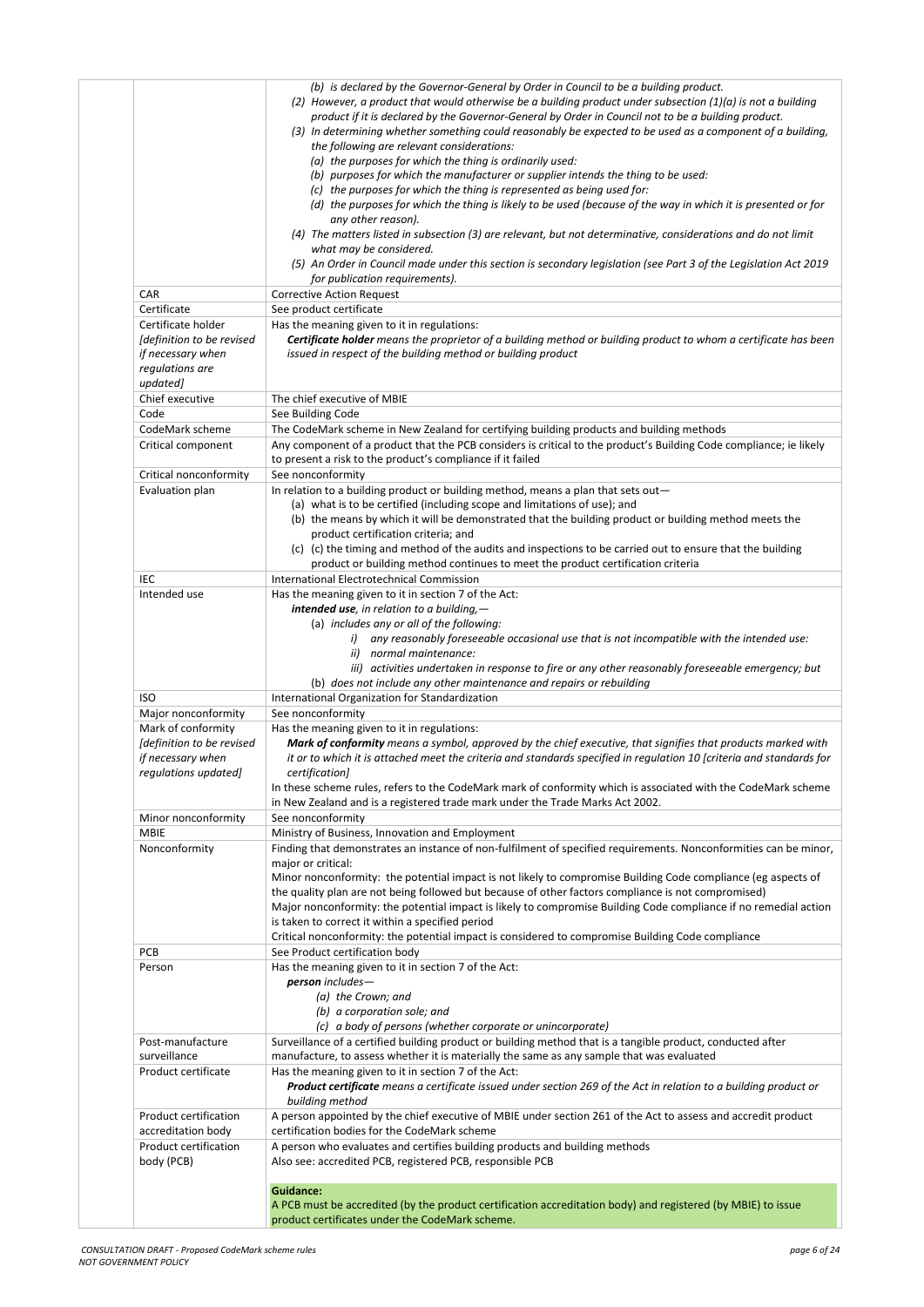*CONSULTATION DRAFT - Proposed CodeMark scheme rules page 7 of 24 NOT GOVERNMENT POLICY*

| Quality plan          | In relation to a building product or building method, means the quality plan submitted under regulation [X] of the      |
|-----------------------|-------------------------------------------------------------------------------------------------------------------------|
|                       | Regulations in relation to the building product or building method                                                      |
| <b>Registered PCB</b> | Has the meaning given to it in section 7 of the Act:                                                                    |
|                       | registered PCB means a person who has been registered as a product certification body under section 267A and            |
|                       | whose registration is not suspended and has not been revoked                                                            |
| Registered product    | Has the meaning given to it in section 7 of the Act:                                                                    |
| certificate           | registered product certificate means a product certificate that has been registered under section 272A and the          |
|                       | registration for which is not suspended and has not been revoked                                                        |
| Regulations           | <b>Building (Product Certification) Regulations 2008</b>                                                                |
| Remote audit          | An audit of a facility conducted using information and communications technology by an auditor who is not               |
|                       | located at the site where the audited processes are performed.                                                          |
| Responsible PCB       | Has the meaning given to it in section 7 of the Act:                                                                    |
|                       | responsible PCB, in relation to a product certificate or the proprietor of the building product or building method      |
|                       | to which it relates, means-                                                                                             |
|                       | (a) the registered PCB that issued the certificate; or                                                                  |
|                       | (b) if the certificate has been reviewed under section 270 of the Act by a different registered PCB, the                |
|                       | registered PCB who conducted the most recent review under that section                                                  |
| Scheme                | See CodeMark scheme                                                                                                     |
| Scheme rules          | These rules for the CodeMark scheme in New Zealand                                                                      |
| Standard              | Capitalised (ie Standard): refers to a published national or international Standard                                     |
|                       | Not capitalised (ie standard): where this word appears in AS/NZS ISO/IEC 17065 or any other document associated         |
|                       | with, related to, or required to be read with the CodeMark scheme, means the criteria and standards for product         |
|                       | certification prescribed in the Regulations and the scheme rules                                                        |
| Type test             | Testing of a building product to establish the basis for certification; ie conformity with the applicable Building Code |
|                       | requirements for its intended use(s)                                                                                    |
| Verification method   | Has the meaning given to it in section 7 of the Act:                                                                    |
|                       | verification method means a verification method issued under section 22(1)                                              |
|                       | Verification Methods are produced by MBIE and, if followed, must be accepted by a building consent authority as         |
|                       | evidence of compliance with the Building Code.                                                                          |
| Working day           | Has the meaning given to it in section 7 of the Act                                                                     |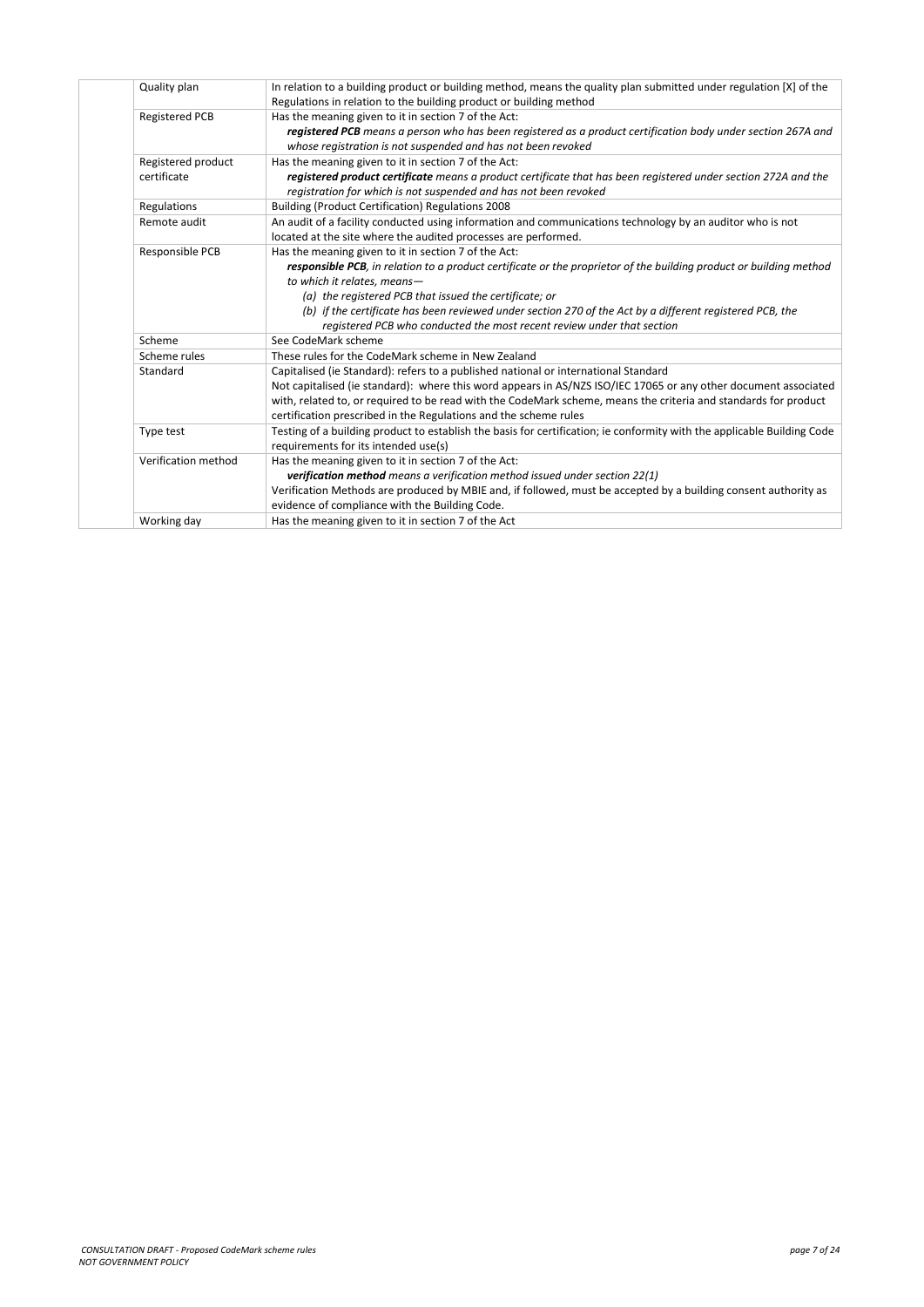*CONSULTATION DRAFT - Proposed CodeMark scheme rules page 8 of 24 NOT GOVERNMENT POLICY*

# **Part 2: Accreditation body requirements**

This Part contains requirements for the accreditation body, which is responsible for accrediting PCBs and checking they continue to meet the accreditation requirements.

Note that PCBs must also be registered by MBIE before they can certify building products or building methods under the CodeMark scheme.

| 2.1. The accreditation body must-                                                                                                                                                                                                                                                                                                                                                                                                                                            |
|------------------------------------------------------------------------------------------------------------------------------------------------------------------------------------------------------------------------------------------------------------------------------------------------------------------------------------------------------------------------------------------------------------------------------------------------------------------------------|
| (a) inform the chief executive of any proposed limitations to a PCB's scope of accreditation, where factors determining that scope may                                                                                                                                                                                                                                                                                                                                       |
| include, but are not limited to, types of building product or building method; and                                                                                                                                                                                                                                                                                                                                                                                           |
| (b) only use the mark of conformity in accordance with Schedule 1: Use of the mark of conformity; and                                                                                                                                                                                                                                                                                                                                                                        |
| (c) review its accreditation decisions in the event of any amendments to the Building Code or any other document relevant to the<br>CodeMark scheme including the Act, the Regulations, the scheme rules, any documents included by reference in the Regulations or the<br>scheme rules, or any relevant New Zealand Gazette notice, and take appropriate action to ensure that compliance with the Building<br>Code and the CodeMark scheme requirements is maintained; and |
| (d) in addition, if requested by the chief executive, conduct an audit on an accredited PCB and investigate matters of concern or complaint<br>of which the chief executive becomes aware; and                                                                                                                                                                                                                                                                               |
| (e) provide the chief executive with copies of reports to be prepared by the accreditation body regarding its assessments, audits and<br>investigations of PCBs.                                                                                                                                                                                                                                                                                                             |
| 2.2. When conducting a surveillance audit of a PCB the accreditation body must review-                                                                                                                                                                                                                                                                                                                                                                                       |
| (a) the PCB's policies, procedures and systems with respect to the CodeMark scheme to ensure that:                                                                                                                                                                                                                                                                                                                                                                           |
| i) these are fit for purpose; and                                                                                                                                                                                                                                                                                                                                                                                                                                            |
| staff and contractors are familiar with the relevant requirements for their conduct of any certification activities; and<br>ii)                                                                                                                                                                                                                                                                                                                                              |
| iii) the PCB's policies, procedures and systems have been consistently and effectively implemented to deliver appropriate outcomes;<br>and                                                                                                                                                                                                                                                                                                                                   |
| (b) the PCB's certification process, including:                                                                                                                                                                                                                                                                                                                                                                                                                              |
| any product certificate for which the PCB has become the responsible PCB since the previous surveillance audit by conducting a<br>i).<br>review under section 270(3); and                                                                                                                                                                                                                                                                                                    |
| a sample of other product certificates, taking into account the number of certificates issued by the PCB (if any) since the previous<br>ii)<br>surveillance audit; and                                                                                                                                                                                                                                                                                                       |
| (c) any complaints received by the PCB since the previous surveillance audit; and                                                                                                                                                                                                                                                                                                                                                                                            |
| (d) any other matter the accreditation body considers appropriate.                                                                                                                                                                                                                                                                                                                                                                                                           |
| <b>Guidance:</b>                                                                                                                                                                                                                                                                                                                                                                                                                                                             |
| The accreditation body conducts a surveillance audit of an accredited PCB at least once every two years and a full technical reassessment audit                                                                                                                                                                                                                                                                                                                              |
| at least once every five years (these requirements are specified in a New Zealand Gazette notice).                                                                                                                                                                                                                                                                                                                                                                           |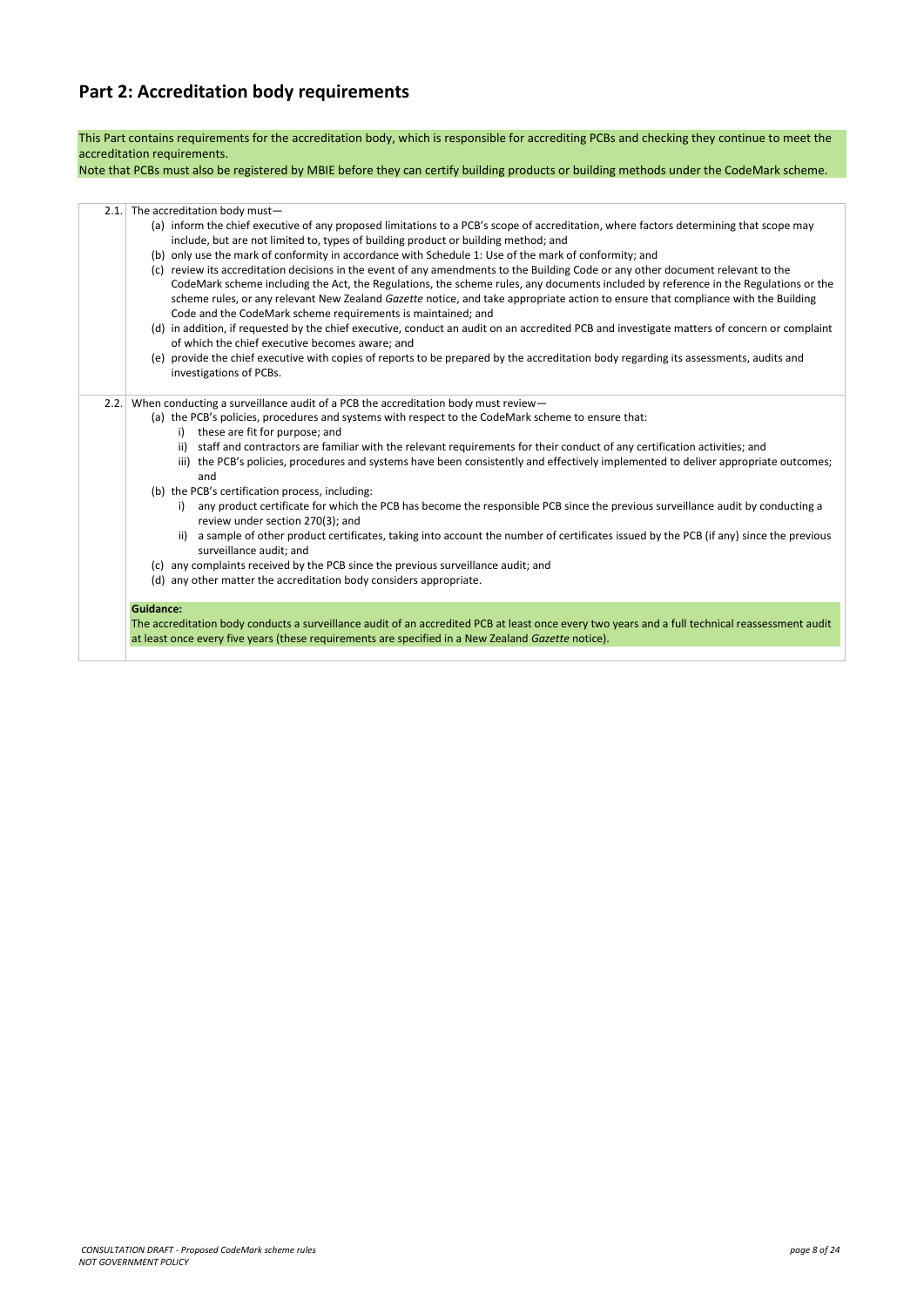### **Part 3: Product certification body requirements**

This Part contains detailed requirements for PCBs, which are responsible for evaluating building products and building methods for CodeMark certification. If a PCB decides to certify a building product or building method it will issue a product certificate which, when registered by MBIE, provides evidence to building consent authorities and other users that the building product or building method it relates to complies with the Building Code (when used in accordance with any limitations on the certificate).

PCBs must review product certificates at least once a year to confirm that the building product or building method still complies with the certification criteria.

MBIE maintains a publicly accessible register of registered PCBs and any PCBs whose registration is currently suspended, at [www.building.govt.nz.](http://www.building.govt.nz/) MBIE also maintains a register of product certificates, at [www.building.govt.nz.](http://www.building.govt.nz/)

|        | 3.1 General requirements                                                                                                                                                                                                                                                                                                                                                                                                                                                                                                                                                                                                                                                                                                                                                                                                                                                                                                                                                                                                                                                                                                                                                                                                                                                                                                                                                                                                                                                                                                                                                                                                                                                                                                                                                                                                                                                                                                                                                                                                                                                                                                                                                                                                                                                                |
|--------|-----------------------------------------------------------------------------------------------------------------------------------------------------------------------------------------------------------------------------------------------------------------------------------------------------------------------------------------------------------------------------------------------------------------------------------------------------------------------------------------------------------------------------------------------------------------------------------------------------------------------------------------------------------------------------------------------------------------------------------------------------------------------------------------------------------------------------------------------------------------------------------------------------------------------------------------------------------------------------------------------------------------------------------------------------------------------------------------------------------------------------------------------------------------------------------------------------------------------------------------------------------------------------------------------------------------------------------------------------------------------------------------------------------------------------------------------------------------------------------------------------------------------------------------------------------------------------------------------------------------------------------------------------------------------------------------------------------------------------------------------------------------------------------------------------------------------------------------------------------------------------------------------------------------------------------------------------------------------------------------------------------------------------------------------------------------------------------------------------------------------------------------------------------------------------------------------------------------------------------------------------------------------------------------|
| 3.1.1. | A PCB must-<br>(a) only use the mark of conformity in accordance with Schedule 1: Use of the mark of conformity; and<br>(b) in the event of any amendment to the Building Code or any other document relevant to the CodeMark scheme rules that may affect<br>any current product certificates the PCB is responsible for:<br>review all its certification decisions within three months of the amendments taking effect; and<br>i)<br>ii) take appropriate action at the end of the three-month period to ensure compliance with the amendments; and<br>(c) conduct an additional audit of a building product or building method for the purposes of reviewing a product certificate if directed in<br>writing by the accreditation body or the chief executive, taking into account any matters they may identify, and report the outcome<br>of this audit to the accreditation body and the chief executive; and<br>(d) inform the accreditation body within 20 working days of the end of each quarter of:<br>the number and type of active CodeMark applications in its system, including the scope of these applications and anticipated<br>i)<br>audit and inspection timeframes; and<br>ii) any product certificates it has become the responsible PCB for during the quarter by conducting a review under section<br>$270(3)$ ; and<br>(e) inform the chief executive in writing within five working days of any changes to the information provided under regulation [X] of the<br>Regulations [regulation concerning registration of PCBs]; and<br>(f) provide all relevant information requested by the chief executive as soon as reasonably practicable to assist with any:<br>audit of the PCB under section 267B; and<br>i)<br>decision whether to suspend or lift a suspension of registration of the PCB; and<br>ii)<br>iii) decision whether to suspend or to lift a suspension of registration of a product certificate.                                                                                                                                                                                                                                                                                                                                            |
| 3.1.2. | A PCB must comply with all applicable requirements under AS/NZS ISO/IEC 17065:2013 (Conformity assessment - requirements for bodies<br>certifying products, processes and services).                                                                                                                                                                                                                                                                                                                                                                                                                                                                                                                                                                                                                                                                                                                                                                                                                                                                                                                                                                                                                                                                                                                                                                                                                                                                                                                                                                                                                                                                                                                                                                                                                                                                                                                                                                                                                                                                                                                                                                                                                                                                                                    |
| 3.1.3. | A PCB must ensure that with respect to staff and contractors carrying out its product certification functions-<br>(a) there is appropriate training and competence assessment for these staff and contractors; and<br>(b) their performance is monitored; and<br>(c) if current staff and contractors do not have the necessary competencies for a particular task, there is a documented process for<br>identifying and obtaining the services of those who do.                                                                                                                                                                                                                                                                                                                                                                                                                                                                                                                                                                                                                                                                                                                                                                                                                                                                                                                                                                                                                                                                                                                                                                                                                                                                                                                                                                                                                                                                                                                                                                                                                                                                                                                                                                                                                        |
| 3.1.4. | Competencies the PCB must maintain, or have a documented process to obtain, include, but are not limited to:<br>(a) a detailed, current knowledge of the New Zealand building regulatory system; in particular, of:<br>the Building Code and means of compliance with the Building Code (including the Acceptable Solutions and Verification<br>Methods) and other supporting information (including Standards, industry codes of practice, other documents referenced in<br>the Acceptable Solutions and Verification Methods, determinations made by the chief executive under Part 3 of the Act, and<br>guidance published by the chief executive under section 175)<br>ii) the application of the Building Code to building products and building methods<br>(b) an understanding of, and experience in, assessment of solutions that demonstrate compliance directly with the Building Code's<br>performance requirements, including how tests carried out to international and national Standards may be related to these<br>requirements<br>(c) knowledge of relevant New Zealand and international building Standards and industry practices<br>(d) an understanding of quality management Standards<br>(e) an understanding of basic engineering and architectural principles as applied to buildings (eg how structures perform)<br>an understanding of the principles of building physics<br>(f)<br>(g) an understanding of the performance of building products in response to the physical actions and environments they are exposed to<br>in buildings<br>(h) an understanding of risk assessment (likelihood and consequence of failure) and its mitigation<br>an understanding of, and experience in, product testing, evaluation and review<br>(i)<br>an understanding of how construction site practices and conditions affect the buildability of a building product or implementation of<br>(i)<br>a building method<br>(k) an understanding of, and experience in, assessing quality management plans<br>experience in manufacturing site audits and installation inspections.<br>(1)<br><b>Guidance:</b><br>While a single person may possess more than one of these competencies, the requirements are likely to be covered by several staff and<br>contractors. |
| 3.1.5. | A PCB's procedures for certifying a building product or building method must be in accordance with the rules in 3.2 Evaluation.                                                                                                                                                                                                                                                                                                                                                                                                                                                                                                                                                                                                                                                                                                                                                                                                                                                                                                                                                                                                                                                                                                                                                                                                                                                                                                                                                                                                                                                                                                                                                                                                                                                                                                                                                                                                                                                                                                                                                                                                                                                                                                                                                         |
| 3.1.6. | A PCB's procedures for reviewing a product certificate must be in accordance with rules in 3.4 Surveillance.                                                                                                                                                                                                                                                                                                                                                                                                                                                                                                                                                                                                                                                                                                                                                                                                                                                                                                                                                                                                                                                                                                                                                                                                                                                                                                                                                                                                                                                                                                                                                                                                                                                                                                                                                                                                                                                                                                                                                                                                                                                                                                                                                                            |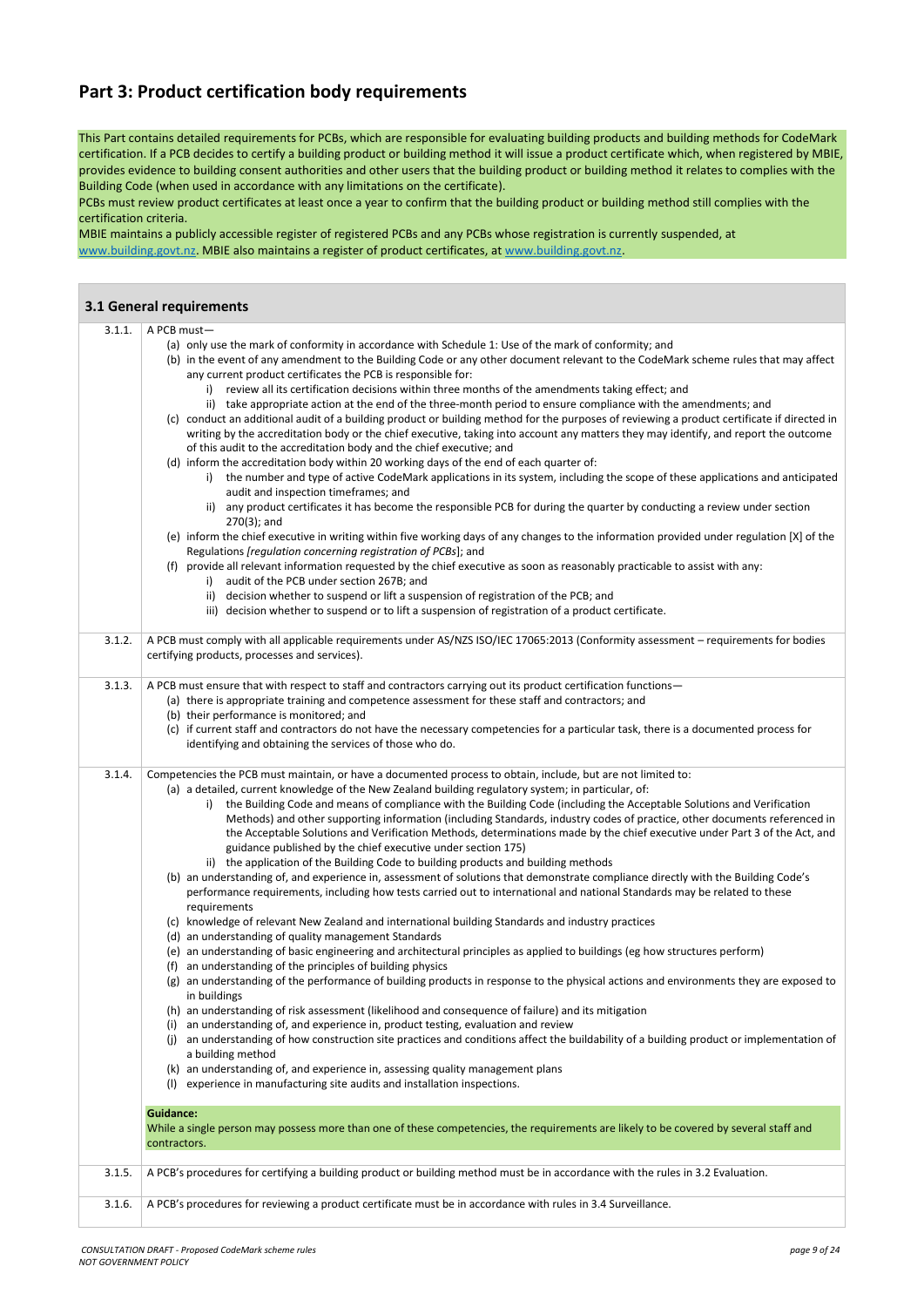*CONSULTATION DRAFT - Proposed CodeMark scheme rules page 10 of 24 NOT GOVERNMENT POLICY*

| A PCB must record its decisions relating to its product certification functions, including the reasons for and outcomes of these decisions. This |
|--------------------------------------------------------------------------------------------------------------------------------------------------|
| includes keeping detailed written notes of the technical rationale for its decisions to approve or reject information at key stages of the       |
| certification process, including its reviews of:                                                                                                 |

- (a) the application for certification; and
- (b) the evaluation plan; and
- (c) test reports, inspection reports, audit reports, and technical opinions as evidence to support certification; and
- (d) the recommendation for certification.

### **3.2 Evaluation**

| 3.2.1 | When considering whether a building product or building method complies with the criteria and standards for certification a PCB must<br>evaluate it in accordance with rules 3.2.2. to 3.2.28. |  |  |  |
|-------|------------------------------------------------------------------------------------------------------------------------------------------------------------------------------------------------|--|--|--|
|       | <b>Guidance:</b>                                                                                                                                                                               |  |  |  |
|       | Figure 2 illustrates key stages in the evaluation process.                                                                                                                                     |  |  |  |
|       |                                                                                                                                                                                                |  |  |  |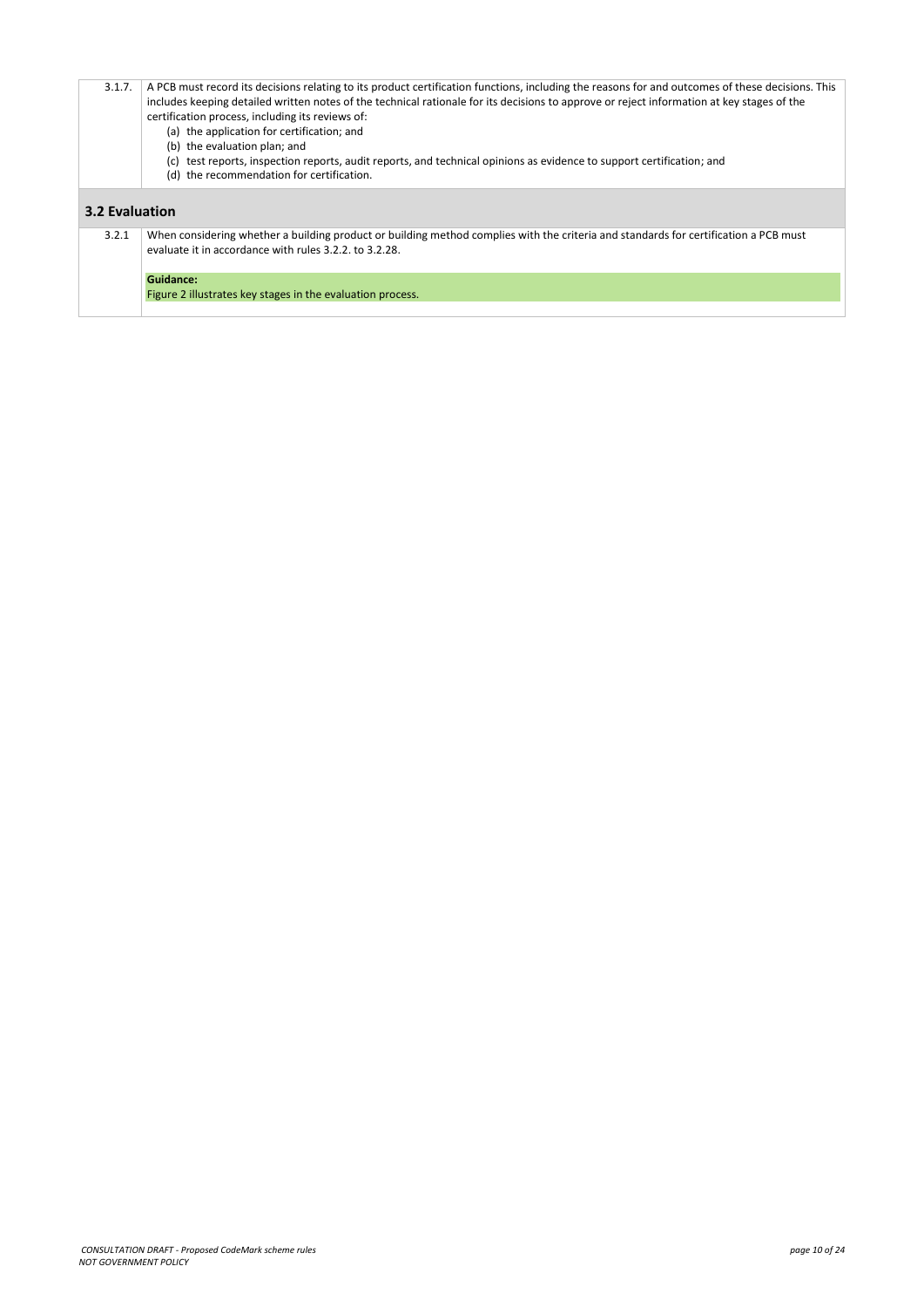|                                                                               | <b>Proprietor</b>                                                                                                         | <b>PCB</b> (staff, contractors)                                                                                                                                                                                      |
|-------------------------------------------------------------------------------|---------------------------------------------------------------------------------------------------------------------------|----------------------------------------------------------------------------------------------------------------------------------------------------------------------------------------------------------------------|
| Pre-<br>evaluation<br>and risk<br>assessments                                 | <b>Enquires and applies</b><br><b>Provides more details as</b><br>required                                                | <b>Reviews application including all</b><br>relevant Building Code clauses,<br>carries out risk assessments                                                                                                          |
|                                                                               | <b>Discusses and agrees on scope</b><br>of certification                                                                  | <b>Advises all relevant Building Code</b><br>clauses and any additional<br>evidence that may be required                                                                                                             |
| <b>Preparing</b><br>the<br>evaluation<br>plan                                 | <b>Discusses and agrees to</b><br>evaluation proposal                                                                     | <b>Prepares evaluation plan</b><br><b>Advises proprietor of evaluation</b><br>plan plus estimated costs and<br>timeframes                                                                                            |
| <b>Evaluating the</b><br>building<br>product or<br>method                     | <b>Approves any variations</b><br>before PCB proceeds<br><b>Manages any non-</b><br>conformities as required              | <b>Evaluates product in accordance with</b><br>evaluation plan<br>Advises any proposed variations to<br>this plan<br>Advises any non-conformities and<br>ensures they are managed<br>appropriately before proceeding |
| <b>Evaluation</b><br>report, review,<br>land<br>$ $ certification<br>decision |                                                                                                                           | <b>Prepares evaluation report</b><br><b>Review of evaluation report</b><br><b>Recommendations for certification</b>                                                                                                  |
|                                                                               |                                                                                                                           | <b>Certification decision</b>                                                                                                                                                                                        |
| <b>Issue of</b><br>product<br>certificate                                     | Uses registered product certificate to<br>demonstrate Building Code<br>compliance<br><b>Ensures the certified product</b> | Prepares product certificate (if<br>decision is to certify), sends to MBIE<br>for registration, and advises<br>applicant                                                                                             |

continues to be manufactured in accordance with quality plan and any conditions on product certificate

#### **NOTE:**

- Review of evaluation report must be done by someone  $\bullet$ not involved with preparing or carrying out the<br>evaluation plan (ISO/IEC 17065: 7.5.1)
- $\bullet$ Certification decision must be made by the PCB itself (i.e not subcontracted), and by someone not involved in preparing or carrying out evaluation plan (ISO/IEC 17065: 7.6)

Reviews the product certificate at least annually to check the certification criteria continue to be met

▼

*CONSULTATION DRAFT - Proposed CodeMark scheme rules page 11 of 24 NOT GOVERNMENT POLICY*

*Figure 2: The evaluation process*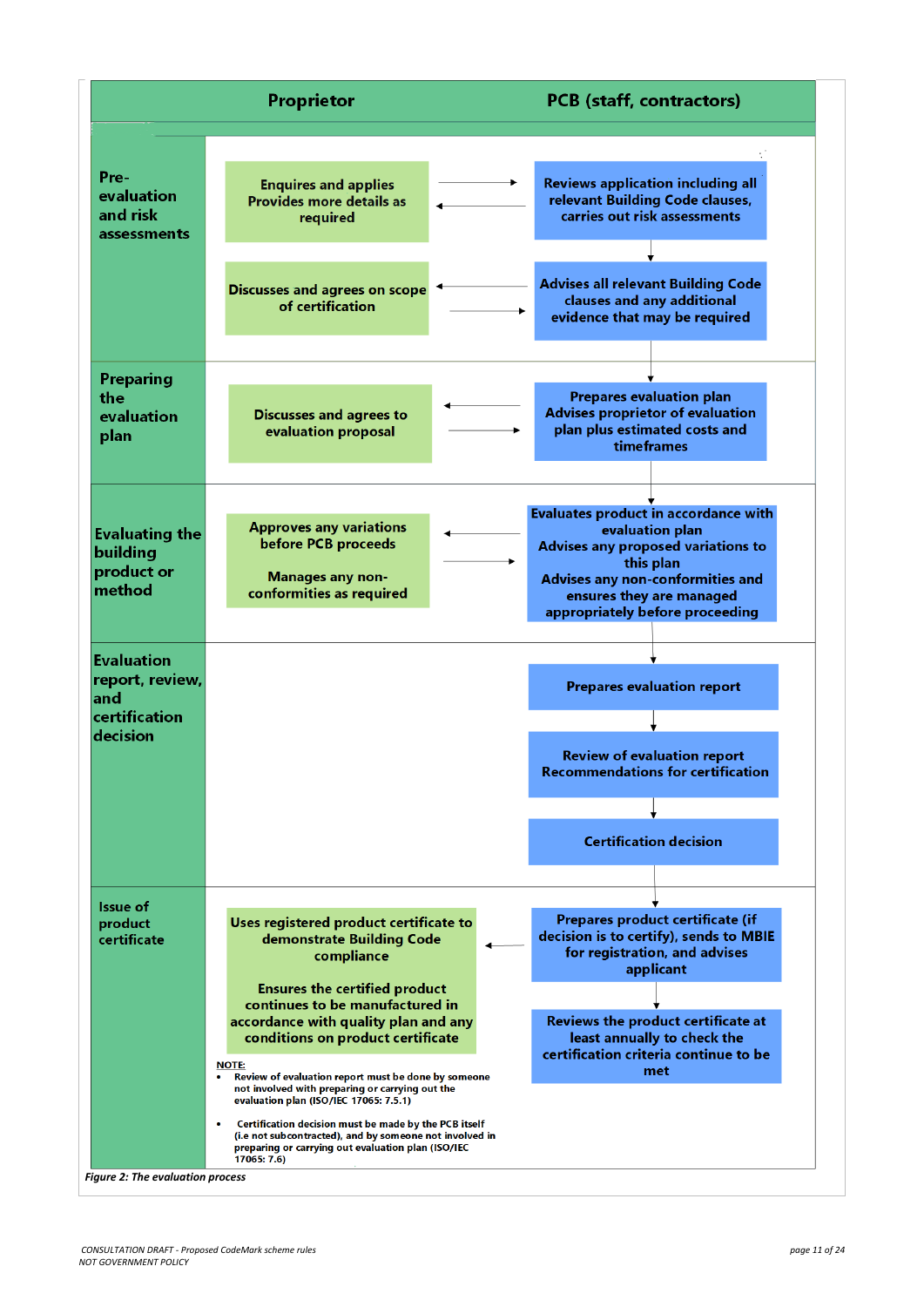<span id="page-11-0"></span>

| 3.2.2 | When considering an application for certification the PCB must examine the building product or building method, its uses and installation to:<br>(a) determine its exact nature; and<br>(b) identify any critical components; ie components the PCB considers critical to Building Code compliance; and<br>(c) ensure that all Building Code clauses applicable to its intended use(s) and possible limitations have been identified; and<br>(d) verify that the specification and claims provided by the applicant are capable of being evaluated; and<br>(e) help determine the appropriate method of evaluation.                                                                                                                                                                                                                                                                                                                              |                                                                                                                                                                                                                                                                                                                                                                                                                                                                                                                                                                                                                                                                                                                                                                                               |  |  |  |  |  |
|-------|--------------------------------------------------------------------------------------------------------------------------------------------------------------------------------------------------------------------------------------------------------------------------------------------------------------------------------------------------------------------------------------------------------------------------------------------------------------------------------------------------------------------------------------------------------------------------------------------------------------------------------------------------------------------------------------------------------------------------------------------------------------------------------------------------------------------------------------------------------------------------------------------------------------------------------------------------|-----------------------------------------------------------------------------------------------------------------------------------------------------------------------------------------------------------------------------------------------------------------------------------------------------------------------------------------------------------------------------------------------------------------------------------------------------------------------------------------------------------------------------------------------------------------------------------------------------------------------------------------------------------------------------------------------------------------------------------------------------------------------------------------------|--|--|--|--|--|
|       | <b>Guidance:</b>                                                                                                                                                                                                                                                                                                                                                                                                                                                                                                                                                                                                                                                                                                                                                                                                                                                                                                                                 | This process may include a pre-evaluation visit to the manufacturing site and/or a construction site if the PCB considers this is appropriate.                                                                                                                                                                                                                                                                                                                                                                                                                                                                                                                                                                                                                                                |  |  |  |  |  |
| 3.2.3 | The PCB must carry out risk assessments for building products with respect to manufacture and installation, and for building methods with<br>respect to installation, in accordance with Table 1 to develop a conformity assessment profile and determine minimum audit and inspection<br>requirements.                                                                                                                                                                                                                                                                                                                                                                                                                                                                                                                                                                                                                                          |                                                                                                                                                                                                                                                                                                                                                                                                                                                                                                                                                                                                                                                                                                                                                                                               |  |  |  |  |  |
| 3.2.4 |                                                                                                                                                                                                                                                                                                                                                                                                                                                                                                                                                                                                                                                                                                                                                                                                                                                                                                                                                  | The PCB must complete and retain records demonstrating technically justifiable rationales for the consequence and likelihood scores<br>assigned while carrying out a risk assessment.                                                                                                                                                                                                                                                                                                                                                                                                                                                                                                                                                                                                         |  |  |  |  |  |
|       | Table 1: Risk assessment steps                                                                                                                                                                                                                                                                                                                                                                                                                                                                                                                                                                                                                                                                                                                                                                                                                                                                                                                   |                                                                                                                                                                                                                                                                                                                                                                                                                                                                                                                                                                                                                                                                                                                                                                                               |  |  |  |  |  |
|       | Step 1                                                                                                                                                                                                                                                                                                                                                                                                                                                                                                                                                                                                                                                                                                                                                                                                                                                                                                                                           | Consider the consequences of failure of the building product or building method in its intended use(s) and the impact<br>with respect to the building, its occupants, or other property, and assign a consequence score between 1 and 3, where:<br>3 - major impact<br>2 - moderate impact<br>$1 -$ minor impact.                                                                                                                                                                                                                                                                                                                                                                                                                                                                             |  |  |  |  |  |
|       |                                                                                                                                                                                                                                                                                                                                                                                                                                                                                                                                                                                                                                                                                                                                                                                                                                                                                                                                                  | <b>Guidance:</b><br>The consequence score considers what could happen if any building product or building method with these intended<br>uses were to fail.                                                                                                                                                                                                                                                                                                                                                                                                                                                                                                                                                                                                                                    |  |  |  |  |  |
|       | Step 2                                                                                                                                                                                                                                                                                                                                                                                                                                                                                                                                                                                                                                                                                                                                                                                                                                                                                                                                           | For building products only (for building methods, go to Step 6):<br>Identify factors with the potential to affect the building product's Building Code compliance during manufacture,<br>considering at least the following:<br>(a) nature of product materials, variability of raw materials, history of quality and process control, and complexity<br>of manufacture<br>(b) extent and nature of sampling and testing, including whether onsite production testing is available, and<br>standard of testing facilities<br>(c) number of sites involved in manufacture, assembly, and related activities<br>(d) nature of certificate holder, eg importer, manufacturer<br>(e) nature of manufacturer including factors relating to location and whether remote audits are proposed, length |  |  |  |  |  |
|       |                                                                                                                                                                                                                                                                                                                                                                                                                                                                                                                                                                                                                                                                                                                                                                                                                                                                                                                                                  | of time in operation, familiarity or otherwise with product being considered for certification<br>skill level of employees at the manufacturing site, and number of employees involved with production and<br>(t)<br>quality<br>manufacturing conditions and controls for possible contamination during manufacture<br>(g)<br>(h) ease of rectification.                                                                                                                                                                                                                                                                                                                                                                                                                                      |  |  |  |  |  |
|       | Step 3                                                                                                                                                                                                                                                                                                                                                                                                                                                                                                                                                                                                                                                                                                                                                                                                                                                                                                                                           | Consider the likelihood of non-compliance with respect to each factor identified, based on current controls (as known<br>by the PCB through its pre-evaluation activities), and assign a likelihood score between 1 and 3 where:<br>3 - very likely<br>$2$ – likely<br>$1$ – unlikely.<br><b>Guidance:</b>                                                                                                                                                                                                                                                                                                                                                                                                                                                                                    |  |  |  |  |  |
|       |                                                                                                                                                                                                                                                                                                                                                                                                                                                                                                                                                                                                                                                                                                                                                                                                                                                                                                                                                  | The likelihood score considers the residual risks with respect to the specific building product or building method being<br>evaluated.                                                                                                                                                                                                                                                                                                                                                                                                                                                                                                                                                                                                                                                        |  |  |  |  |  |
|       | Step 4                                                                                                                                                                                                                                                                                                                                                                                                                                                                                                                                                                                                                                                                                                                                                                                                                                                                                                                                           | Multiply the highest likelihood score with the consequence score to establish a risk rating with respect to manufacture.                                                                                                                                                                                                                                                                                                                                                                                                                                                                                                                                                                                                                                                                      |  |  |  |  |  |
|       | Step 5                                                                                                                                                                                                                                                                                                                                                                                                                                                                                                                                                                                                                                                                                                                                                                                                                                                                                                                                           | Apply the risk rating to Table 2 to establish minimum requirements for manufacturing site audits during evaluation<br>and also during surveillance (if the building product is certified), in accordance with rules 3.2.21 to 3.2.22.                                                                                                                                                                                                                                                                                                                                                                                                                                                                                                                                                         |  |  |  |  |  |
|       | Step 6<br>Repeat Steps 2-4 to establish a risk rating for building products or building methods with respect to installation,<br>replacing the factors in Step 2 with the following:<br>(a) complexity of installation<br>(b) required skill level, including whether trained applicators or installers are required<br>(c) training materials (if any) and likelihood of there being insufficiently skilled installers<br>(d) quality of the installation instructions<br>(a) co-ordination of step-by-step installation process / trades, installers, materials<br>(e) importance of 'order of construction'<br>interaction (if any) with other building products or components<br>effects of exposure from the elements or physical damage to the product before, during or after installation<br>(g)<br>(h) whether other onsite conditions are likely to be detrimental to installation<br>accessibility of product following installation. |                                                                                                                                                                                                                                                                                                                                                                                                                                                                                                                                                                                                                                                                                                                                                                                               |  |  |  |  |  |
|       | Step 7                                                                                                                                                                                                                                                                                                                                                                                                                                                                                                                                                                                                                                                                                                                                                                                                                                                                                                                                           | Apply the risk rating to Table 3 to establish minimum requirements for installation inspections during evaluation and<br>also during surveillance (if the building product is certified), in accordance with rules 3.2.23 to 3.2.24.                                                                                                                                                                                                                                                                                                                                                                                                                                                                                                                                                          |  |  |  |  |  |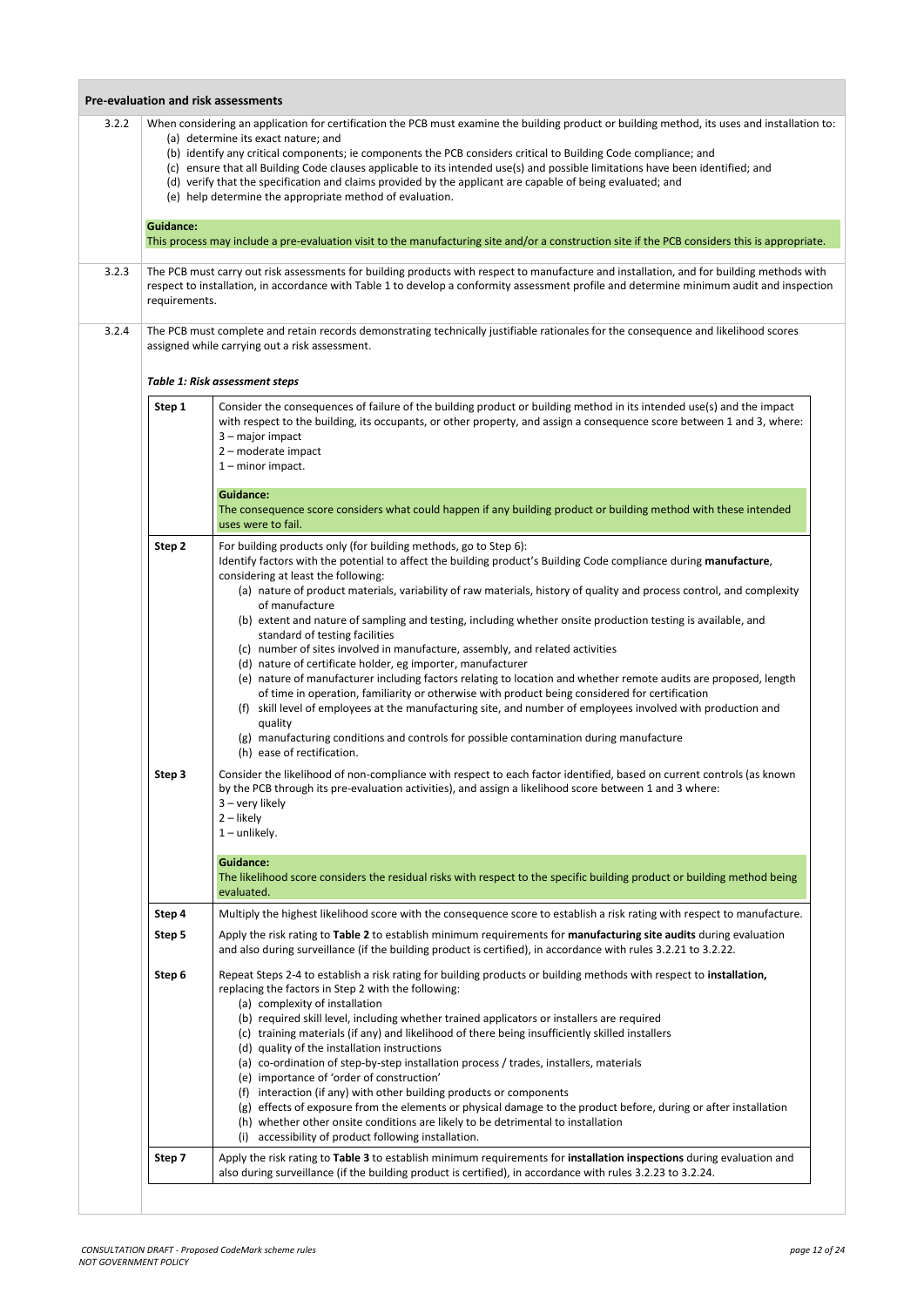| <b>Risk assessment</b><br>matrix |                | Consequence                                                                                                                     |                                                                                                                                           |                                                                              |
|----------------------------------|----------------|---------------------------------------------------------------------------------------------------------------------------------|-------------------------------------------------------------------------------------------------------------------------------------------|------------------------------------------------------------------------------|
|                                  |                | 3                                                                                                                               |                                                                                                                                           | 1                                                                            |
|                                  | 3              | 9:<br>Initial and annual audits at<br>manufacturers of building<br>product and critical components<br>(refer to rule 3.2.5)     | 6:<br>Initial and two-yearly audits at<br>manufacturers of building<br>product and critical components<br>(refer to rule 3.2.5)           | 3:<br>Initial and three-yearly audits at<br>manufacturer of building product |
| Likelihood                       | $\overline{2}$ | 6:<br>Initial and two-yearly audits at<br>manufacturers of building<br>product and critical components<br>(refer to rule 3.2.5) | $\mathbf{A}$<br>Initial and two-yearly audits at<br>manufacturers of building<br>product and critical components<br>(refer to rule 3.2.5) | 2:<br>Initial and three-yearly audits at<br>manufacturer of building product |
|                                  | 1              | 3:<br>Initial and three-yearly audits at<br>manufacturer of building product                                                    | 2:<br>Initial and three-yearly audits at<br>manufacturer of building product                                                              | 1:<br>Initial and three-yearly audits at<br>manufacturer of building product |

#### **KEY:**

Risk rating of 9: Very low level of confidence in manufacturer Risk ratings of 4-6: Low level of confidence in manufacturer Risk ratings of 1-3: Normal level of confidence in manufacturer

3.2.5 The PCB may use its discretion to reduce the frequency of surveillance audits or inspections specified in Table 2 and [Table 3](#page-12-1) with respect to the building product, building method or any critical components, but only if—

### <span id="page-12-1"></span>*Table 3: Risk-related requirements for installation inspections (building products and building methods)*

| <b>Risk assessment</b><br>matrix |                | Consequence                                                         |                                                                     |                                           |  |
|----------------------------------|----------------|---------------------------------------------------------------------|---------------------------------------------------------------------|-------------------------------------------|--|
|                                  |                | 3<br>2                                                              |                                                                     |                                           |  |
|                                  | 3              | 9:<br>Initial and annual inspections<br>(refer to rule 3.2.5)       | 6:<br>Initial and three-yearly<br>inspections (refer to rule 3.2.5) | 3:<br>No minimum requirements             |  |
| <b>Likelihood</b>                | $\overline{2}$ | 6:<br>Initial and three-yearly<br>inspections (refer to rule 3.2.5) | 4:<br>Initial and three-yearly<br>inspections (refer to rule 3.2.5) | 2:<br>No minimum requirements             |  |
|                                  |                | 3:<br>No minimum requirements                                       | 2:<br>No minimum requirements                                       | $\mathbf{1}$ :<br>No minimum requirements |  |

### **KEY:**

Risk rating of 9: Very low level of confidence in installation consistency

Risk ratings of 4-6: Low level of confidence in installation consistency

Risk ratings of 1-3: Normal level of confidence in installation consistency (no more than common building trades required)

### **Guidance:**

While there are no risk-related requirements for post-manufacture surveillance, this may still be required or considered appropriate in some circumstances (refer to rules [3.4.3](#page-16-0) an[d 3.4.4\)](#page-16-1).

<span id="page-12-0"></span>

(a) the PCB completes and retains records demonstrating a technically justifiable rationale for reducing this frequency and the factors it has taken into account (eg outcomes of previous risk assessments, any nonconformities identified in the previous audit); and

|       | (b) this frequency is reduced to not less than once every three years.                                                                                                                                                                                                                                                                                                                          |  |  |  |
|-------|-------------------------------------------------------------------------------------------------------------------------------------------------------------------------------------------------------------------------------------------------------------------------------------------------------------------------------------------------------------------------------------------------|--|--|--|
| 3.2.6 | After considering the application for certification, the PCB must inform the applicant of-<br>(a) all Building Code clauses the PCB considers applicable to the building product's or building method's intended use(s) as described in<br>the application for certification; and<br>(b) any additional tests or evidence the PCB considers may be required with respect to these Code clauses. |  |  |  |
|       | Preparing the evaluation plan                                                                                                                                                                                                                                                                                                                                                                   |  |  |  |
| 3.2.7 | The PCB must prepare an evaluation plan and an evaluation methodology that includes-                                                                                                                                                                                                                                                                                                            |  |  |  |
|       | (a) a defined scope and any limitation of use; and                                                                                                                                                                                                                                                                                                                                              |  |  |  |
|       | (b) a demonstration that the PCB has considered all Building Code clauses applicable to the scope of certification; and                                                                                                                                                                                                                                                                         |  |  |  |
|       | (c) detailed specification; and                                                                                                                                                                                                                                                                                                                                                                 |  |  |  |
|       | (d) acceptance criteria for technical literature; and                                                                                                                                                                                                                                                                                                                                           |  |  |  |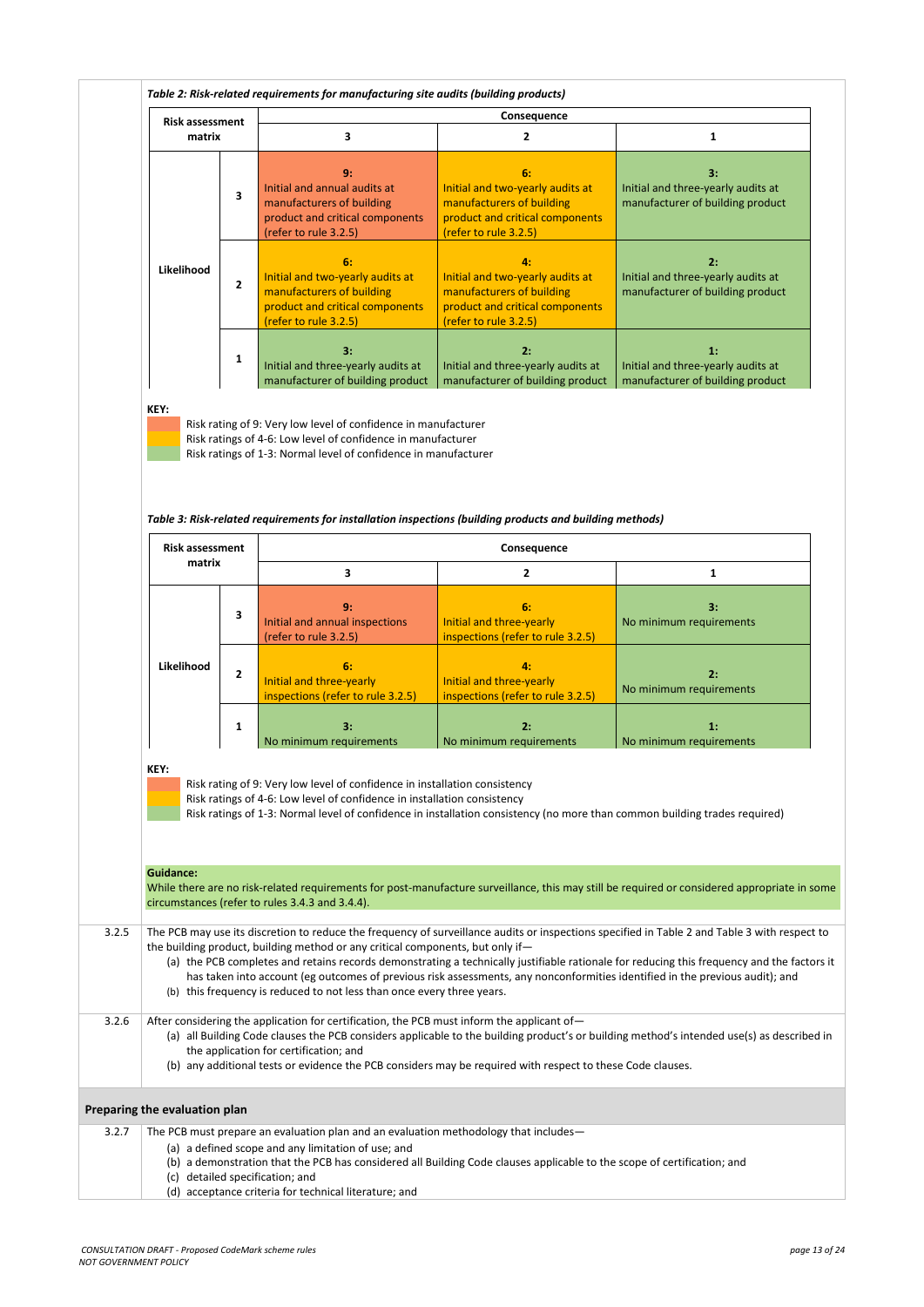|        | (e) means of conformity assessment including tests, audits and inspections, including an assessment of the extent of any manufacturing<br>site audits and installation inspections required in accordance with the completed risk assessments and the following considerations:                                                                                                                                    |
|--------|--------------------------------------------------------------------------------------------------------------------------------------------------------------------------------------------------------------------------------------------------------------------------------------------------------------------------------------------------------------------------------------------------------------------|
|        | nature of the building product or building method and production processes<br>i)<br>specific requirements of the Building Code<br>ii)<br>iii) the quality plan for the building product or building method and any critical components                                                                                                                                                                             |
|        | iv) method of installation or use                                                                                                                                                                                                                                                                                                                                                                                  |
|        | interaction with other components and materials; and<br>V)<br>vi) need to evaluate installation instructions or construction manuals by observation onsite; and                                                                                                                                                                                                                                                    |
|        | (f) manufacturing quality audit plan; and<br>(g) installation inspection plan (where applicable); and                                                                                                                                                                                                                                                                                                              |
|        | (h) the timing and method of the audits and inspections to be carried out to ensure that the building product or building method<br>continues to meet the product certification criteria.                                                                                                                                                                                                                          |
| 3.2.8  | If the PCB determines that there is no applicable national or international Standard to test the building product or building method against,<br>it may use a non-Standards based testing method for the evaluation provided that-<br>(a) interested parties have had the opportunity to provide input into the development of this testing method; and<br>(b) the testing method has been validated prior to use. |
|        | <b>Guidance:</b>                                                                                                                                                                                                                                                                                                                                                                                                   |
|        | ISO/IEC 17007:2009 (Conformity assessment - Guidance for drafting normative documents suitable for use for conformity assessment)<br>includes useful information on how to develop normative documents for this purpose.                                                                                                                                                                                           |
|        | ISO/IEC 17025:2018 (General requirements for the competence of testing and calibration laboratories) contains relevant notes on<br>techniques for validating methods.                                                                                                                                                                                                                                              |
| 3.2.9  | The PCB must provide the applicant with details of-                                                                                                                                                                                                                                                                                                                                                                |
|        | (a) the evaluation plan; and<br>(b) estimated costs and timeframes for implementing the evaluation plan.                                                                                                                                                                                                                                                                                                           |
| 3.2.10 | The PCB must obtain the applicant's written approval of the evaluation plan, estimated costs and timeframes before proceeding with the<br>evaluation.                                                                                                                                                                                                                                                              |
|        |                                                                                                                                                                                                                                                                                                                                                                                                                    |
|        | Evaluating the building product or building method                                                                                                                                                                                                                                                                                                                                                                 |
| 3.2.11 | The PCB must evaluate the building product or building method in accordance with the approved evaluation plan.                                                                                                                                                                                                                                                                                                     |
| 3.2.12 | If the PCB considers any changes to the approved evaluation plan are necessary, it must-                                                                                                                                                                                                                                                                                                                           |
|        | (a) document the proposed changes and its reasons for them; and<br>(b) obtain the applicant's approval before proceeding.                                                                                                                                                                                                                                                                                          |
|        | <b>Guidance:</b><br>Evaluation is an iterative process which may involve updates to the risk assessments or the evaluation plan (e.g. if the situation onsite does                                                                                                                                                                                                                                                 |
|        | not reflect the documentation on which the PCB based its initial risk assessments).                                                                                                                                                                                                                                                                                                                                |
| 3.2.13 | When evaluating the quality plan prepared in respect of the building product or building method, the PCB must-                                                                                                                                                                                                                                                                                                     |
|        | (a) take into account the requirements in rules 4.2 to 4.3; and<br>(b) ensure that the quality plan covers any critical components the PCB has identified; and                                                                                                                                                                                                                                                     |
|        | (c) in the case of a building product, ensure the applicant has a traceability process that can trace the building product back to the                                                                                                                                                                                                                                                                             |
|        | inspection and test records providing the basis for its release from the factory; and<br>(d) in the case of a building product, ensure the applicant has either:                                                                                                                                                                                                                                                   |
|        | i) prepared and authorised a product recall procedure; or<br>ii) entered into a written agreement undertaking to cooperate with the recall procedure developed by the New Zealand supplier<br>of its building products.                                                                                                                                                                                            |
| 3.2.14 | In the case of a building product or building method that is a tangible product the PCB must test, or arrange for the testing of, samples<br>supplied to ascertain whether this product meets the criteria and standards specified in regulation [X] of the Regulations.                                                                                                                                           |
| 3.2.15 | A PCB must only accept a type test report from a testing facility accredited to NZS ISO/IEC 17025:2018 (General requirements for the<br>competence of testing and calibration laboratories) for that test, unless the PCB is satisfied it is not reasonable to do so.                                                                                                                                              |

<span id="page-13-1"></span><span id="page-13-0"></span>

|        | (d) There is a fack of availability of accredited facilities for that test; and<br>(b) requiring a test report from an accredited facility would be unduly onerous due to cost; and<br>(c) the PCB has previously accepted the test report as part of certification for a building product or building method with a current    |
|--------|---------------------------------------------------------------------------------------------------------------------------------------------------------------------------------------------------------------------------------------------------------------------------------------------------------------------------------|
|        | product certificate and is now reviewing the certification for the same building product or building method; and<br>(d) there are commercial, competitive or intellectual property reasons that prevent the certificate holder from using a facility<br>accredited for that test; and                                           |
|        | (e) requiring a test report from an accredited facility would be inappropriate given the level of risk associated with that test; and<br>(f) the PCB considers the certificate holder has made all reasonable attempts to use a facility accredited for that test.                                                              |
| 3.2.17 | If the PCB assesses that it is not reasonable it $-$<br>(a) must record the decision and rationale for that decision; and<br>(b) may accept the test report; and<br>(c) must provide evidence that it assessed the testing facility against the requirements of NZS ISO/IEC 17025 sections 6 and 7 in<br>relation to that test. |
| 3.2.18 | When assessing whether a test report submitted by the applicant provides evidence of product conformity the PCB must confirm that-<br>(a) the requirements of rules 3.2.15 to 3.2.17 are met; and                                                                                                                               |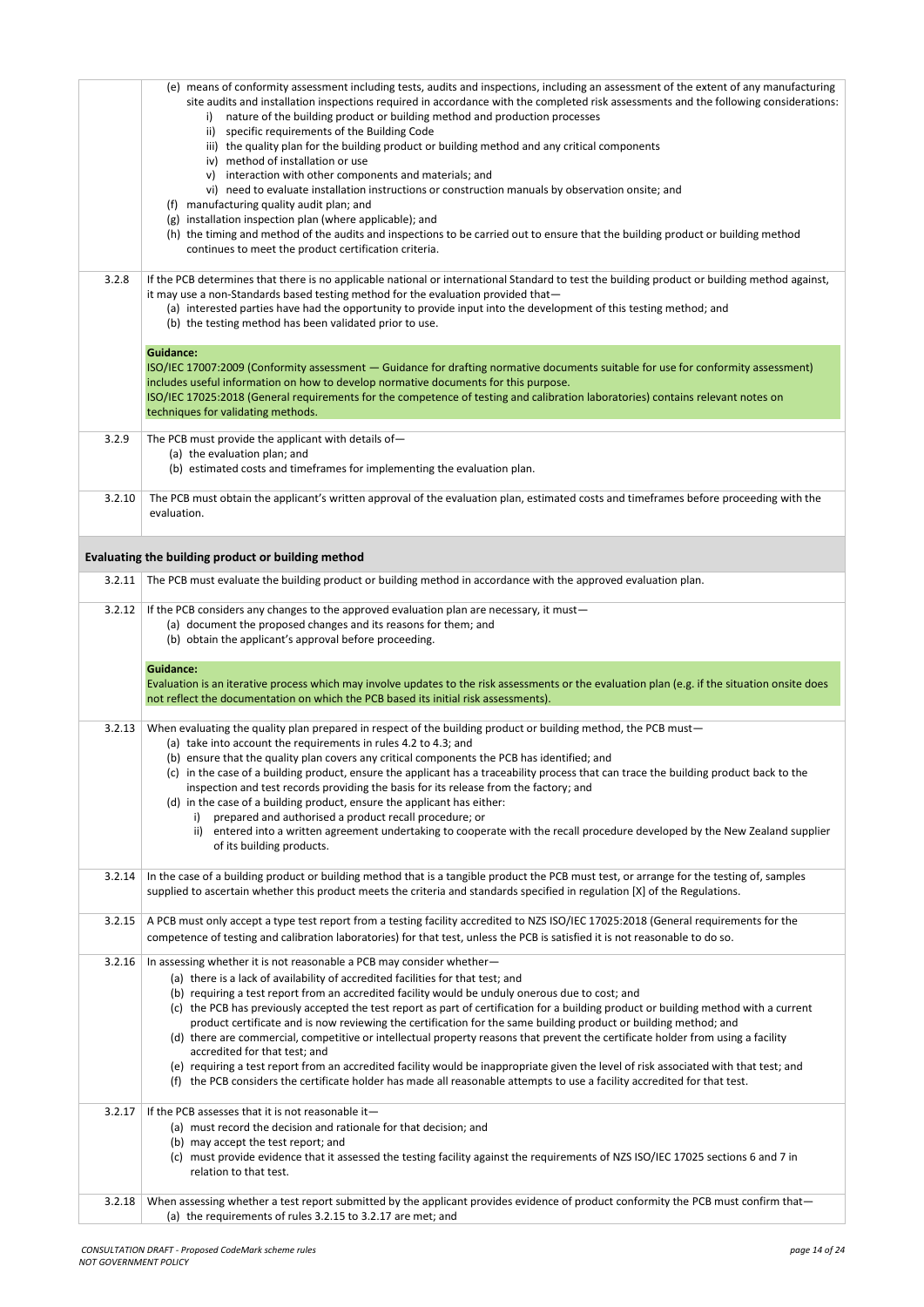| 3.2.19 | When assessing whether a technical opinion submitted by the applicant supports evidence of product conformity the PCB must at least<br>consider-<br>(a) the relevance of the technical opinion to the building product or building method being evaluated; and<br>(b) the expert's competence and credibility with respect to the building product or building method being evaluated; and<br>(c) the evidence supporting the technical opinion and, if it is not provided, whether the applicant has provided an acceptable<br>justification for not providing this evidence. |                                                                                                                                                                                                              |                                                                                                                                                                                                                                                                                                     |  |
|--------|--------------------------------------------------------------------------------------------------------------------------------------------------------------------------------------------------------------------------------------------------------------------------------------------------------------------------------------------------------------------------------------------------------------------------------------------------------------------------------------------------------------------------------------------------------------------------------|--------------------------------------------------------------------------------------------------------------------------------------------------------------------------------------------------------------|-----------------------------------------------------------------------------------------------------------------------------------------------------------------------------------------------------------------------------------------------------------------------------------------------------|--|
| 3.2.20 |                                                                                                                                                                                                                                                                                                                                                                                                                                                                                                                                                                                | nonconformities and required actions (if any) in accordance with Table 4.<br>Table 4: Nonconformities identified during evaluation                                                                           | When evaluating the building product or building method the PCB must take into account the nature and significance of any                                                                                                                                                                           |  |
|        | Level                                                                                                                                                                                                                                                                                                                                                                                                                                                                                                                                                                          | <b>Description of nonconformity</b>                                                                                                                                                                          | <b>Required action</b>                                                                                                                                                                                                                                                                              |  |
|        | <b>Minor</b>                                                                                                                                                                                                                                                                                                                                                                                                                                                                                                                                                                   | The potential impact is not likely to<br>compromise Building Code compliance<br>(eg aspects of the quality plan are not<br>being followed but because of other<br>factors compliance is not<br>compromised). | The evaluation may proceed unless the PCB identifies more than one related<br>minor nonconformity, and these nonconformities collectively are likely to<br>present a potential risk or high risk. If this is the case these nonconformities<br>must be classified as major or critical immediately. |  |
|        | <b>Major</b>                                                                                                                                                                                                                                                                                                                                                                                                                                                                                                                                                                   | The potential impact is likely to<br>compromise Building Code compliance<br>if no remedial action is taken to correct<br>it within a specified period.                                                       | The PCB must not certify the building product or building method before the<br>nonconformity has been corrected and the PCB has verified the corrective<br>action.                                                                                                                                  |  |
|        | <b>Critical</b>                                                                                                                                                                                                                                                                                                                                                                                                                                                                                                                                                                | The potential impact is considered to<br>compromise Building Code compliance.                                                                                                                                | The PCB must not certify the building product or building method before the<br>nonconformity has been corrected and the PCB has verified the corrective<br>action.<br>Verifying a corrective action with respect to a critical nonconformity                                                        |  |
|        |                                                                                                                                                                                                                                                                                                                                                                                                                                                                                                                                                                                |                                                                                                                                                                                                              | $requires-$<br>(a) onsite verification (for manufacturing site audits or installation<br>inspections); or<br>(b) verification by testing (for product conformity failures); or<br>(c) examination of revised documentation (for deficiencies in procedures                                          |  |

<span id="page-14-1"></span><span id="page-14-0"></span>3.2.22 The PCB may conduct a manufacturing site audit as a remote audit if-(a) the PCB has documented procedures for conducting remote audits and keeps detailed records of the reasons for doing so in a particular case; and (b) conduct of the remote audit is under the PCB's control (for example, via video link); and (c) in the case where there have been two previous audits of a particular manufacturing site, at least one of these was not a remote audit.

<span id="page-14-3"></span><span id="page-14-2"></span>

| 3.2.23 | When carrying out an installation inspection for a building product or building method the PCB must—                                      |
|--------|-------------------------------------------------------------------------------------------------------------------------------------------|
|        | (a) verify the factors considered in the risk assessment; and                                                                             |
|        | (b) record any potentially significant risks that are not apparent in the risk assessment; and                                            |
|        | (c) confirm the practicability of installing the building product or implementing the building method; and                                |
|        | (d) confirm the appropriateness and accuracy of installation or implementation instructions; and                                          |
|        | (e) review the recommended methods of handling and storage (where applicable); and                                                        |
|        | identify any adverse conditions that might impact on the performance of the building product or building method; and<br>(f)               |
|        | (g) confirm that compliance can be reliably achieved by appropriately competent installers following the instructions.                    |
|        |                                                                                                                                           |
|        | <b>Guidance:</b>                                                                                                                          |
|        | Installation inspections may also be carried out to evaluate in-service performance, which acts as monitoring and confirmation of the     |
|        | opinions/assessment developed from laboratory testing and other means.                                                                    |
|        |                                                                                                                                           |
| 3.2.24 | The PCB may consider a demonstration of an installation (eg at a manufacturing site) as an alternative to an installation inspection at a |
|        | construction site, but only if the PCB is satisfied-                                                                                      |
|        | (a) there are no site-specific factors that render this demonstration inadequate; and                                                     |

- (b) record any potentially significant risks that are not apparent in the risk assessment; and
- (c) confirm that the building product is consistently manufactured to the 'as tested' technical specification; and
- (d) confirm the adequacy of processes for managing changes to product materials and specifications.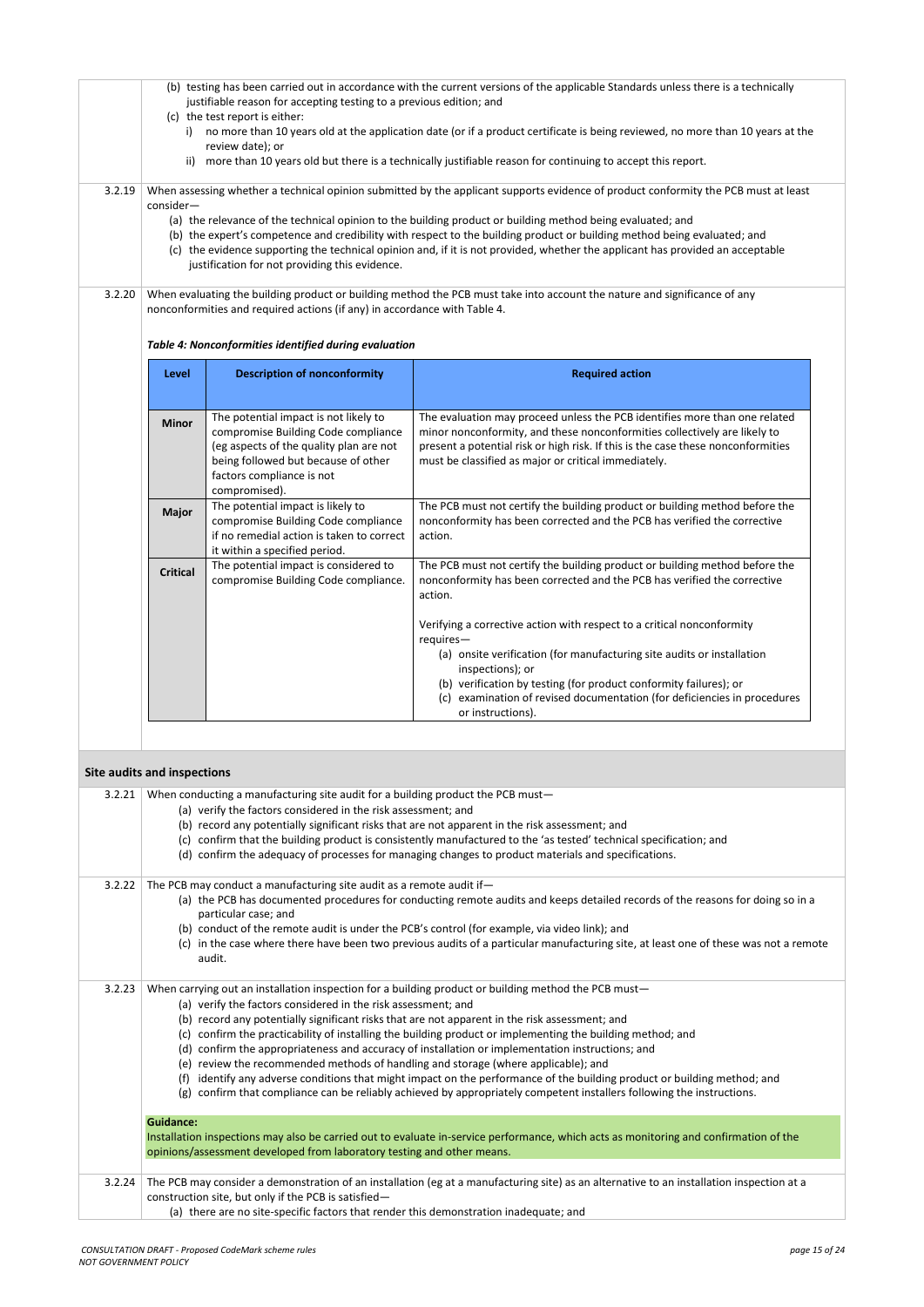<span id="page-15-1"></span><span id="page-15-0"></span>

|        | (b) the skill level employed by those carrying out the demonstration can be matched by appropriately competent installers of the<br>certified building product or building method at a construction site; and<br>(c) the installation instructions are sufficient to enable installers of the certified building product or building method to achieve a<br>comparable result. |                                                                                                                                                                                                                                                                                                                  |                                                                                                                                                                                                              |                                                                                                                                                                                                                                                                                                                                                                                                                                                 |
|--------|--------------------------------------------------------------------------------------------------------------------------------------------------------------------------------------------------------------------------------------------------------------------------------------------------------------------------------------------------------------------------------|------------------------------------------------------------------------------------------------------------------------------------------------------------------------------------------------------------------------------------------------------------------------------------------------------------------|--------------------------------------------------------------------------------------------------------------------------------------------------------------------------------------------------------------|-------------------------------------------------------------------------------------------------------------------------------------------------------------------------------------------------------------------------------------------------------------------------------------------------------------------------------------------------------------------------------------------------------------------------------------------------|
|        |                                                                                                                                                                                                                                                                                                                                                                                | Evaluation report, review and certification decision                                                                                                                                                                                                                                                             |                                                                                                                                                                                                              |                                                                                                                                                                                                                                                                                                                                                                                                                                                 |
| 3.2.25 |                                                                                                                                                                                                                                                                                                                                                                                | assessment of technical evidence submitted in support of a compliance claim.                                                                                                                                                                                                                                     | The PCB must keep detailed written notes during the evaluation with respect to Building Code compliance, including notes of any                                                                              |                                                                                                                                                                                                                                                                                                                                                                                                                                                 |
| 3.2.26 |                                                                                                                                                                                                                                                                                                                                                                                |                                                                                                                                                                                                                                                                                                                  | The PCB must use the notes described in rule 3.2.25 as the basis for an evaluation report and its decision regarding certification.                                                                          |                                                                                                                                                                                                                                                                                                                                                                                                                                                 |
| 3.2.27 | The PCB must produce an evaluation report that summarises-<br>(a) all aspects associated with the evaluation as identified in the evaluation plan; and<br>(b) any nonconformities; and<br>(c) any recommendations and opportunities for improvement of the building product or building method that were identified during<br>the evaluation.                                  |                                                                                                                                                                                                                                                                                                                  |                                                                                                                                                                                                              |                                                                                                                                                                                                                                                                                                                                                                                                                                                 |
| 3.2.28 |                                                                                                                                                                                                                                                                                                                                                                                | (a) all aspects of the evaluation plan have been satisfied; and<br><b>Building Code.</b>                                                                                                                                                                                                                         | Before making a certification decision the PCB must review the evaluation report to ensure-                                                                                                                  | (b) the evaluation process and evaluation report adequately address the applicable requirements of the CodeMark scheme and the                                                                                                                                                                                                                                                                                                                  |
|        | <b>Guidance:</b>                                                                                                                                                                                                                                                                                                                                                               |                                                                                                                                                                                                                                                                                                                  | the evaluation report addresses the applicable CodeMark scheme and Building Code requirements.                                                                                                               | Note that ISO/IEC 17065 clause 7.5.1 requires a review of the evaluation report to be carried out by person(s) who were not involved in the<br>evaluation process. Also note that in many cases this review is likely to involve more than one person, as reviewers will need to understand<br>the technical significance of the evaluation report (ie to understand testing, auditing and inspection) as well as advise on the extent to which |
|        |                                                                                                                                                                                                                                                                                                                                                                                | 3.3 Product certificates and certificate numbers                                                                                                                                                                                                                                                                 |                                                                                                                                                                                                              |                                                                                                                                                                                                                                                                                                                                                                                                                                                 |
|        |                                                                                                                                                                                                                                                                                                                                                                                | 3.3.1. When issuing a product certificate a PCB must-<br>(a) assign a unique certificate number to that certificate; and<br>executive or the accreditation body; and<br>(c) prefix the certificate number with CMNZ (eg CMNZ12345); and<br>(d) must not add any other text or numbers to the certificate number. | (b) ensure the certificate number is a consecutive number derived from the block of numbers allocated to the PCB by the chief                                                                                |                                                                                                                                                                                                                                                                                                                                                                                                                                                 |
|        | <b>Guidance:</b><br>(eg CMNZ12345 v1).                                                                                                                                                                                                                                                                                                                                         |                                                                                                                                                                                                                                                                                                                  |                                                                                                                                                                                                              | The Regulations require the product certificate to include a version number as well as a certificate number. PCBs can use their discretion<br>when choosing a suitable format for doing this. An example of a suitable format is the certificate number followed by the version number                                                                                                                                                          |
|        | <b>3.4 Surveillance</b>                                                                                                                                                                                                                                                                                                                                                        |                                                                                                                                                                                                                                                                                                                  |                                                                                                                                                                                                              |                                                                                                                                                                                                                                                                                                                                                                                                                                                 |
| 3.4.1. |                                                                                                                                                                                                                                                                                                                                                                                | (b) inform the certificate holder of the required actions.                                                                                                                                                                                                                                                       | When reviewing a product certificate under section 270 of the Act, the PCB must-<br>(a) identify any nonconformities and act on these in accordance with Table 5; and                                        |                                                                                                                                                                                                                                                                                                                                                                                                                                                 |
|        |                                                                                                                                                                                                                                                                                                                                                                                | Table 5: Nonconformities identified during surveillance                                                                                                                                                                                                                                                          |                                                                                                                                                                                                              |                                                                                                                                                                                                                                                                                                                                                                                                                                                 |
|        | Level                                                                                                                                                                                                                                                                                                                                                                          | <b>Description of nonconformity</b>                                                                                                                                                                                                                                                                              | <b>Initial action:</b>                                                                                                                                                                                       | If the CAR is not closed out by the agreed<br>date:                                                                                                                                                                                                                                                                                                                                                                                             |
|        | <b>Minor</b>                                                                                                                                                                                                                                                                                                                                                                   | The potential impact is not<br>likely to compromise Building<br>Code compliance (eg aspects<br>of the quality plan are not<br>being followed but because of                                                                                                                                                      | The PCB must raise a Corrective Action<br>Request (CAR) with respect to the<br>nonconformity and agree a suitable<br>closeout date with the certificate holder<br>which reflects the potential impact of the | The PCB must review the reasons for not<br>closing out the CAR with the certificate holder<br>and, depending on the nature of the<br>nonconformity and its potential to affect<br>compliance, either:                                                                                                                                                                                                                                           |

| being followed but because of<br>other factors compliance is not | which reflects the potential impact of the<br>nonconformity and how easily it can be | compliance, either:<br>(a) determine that a minor nonconformity                                                              |
|------------------------------------------------------------------|--------------------------------------------------------------------------------------|------------------------------------------------------------------------------------------------------------------------------|
| compromised).                                                    | rectified.                                                                           | still exists, cancel the existing CAR and<br>raise a new CAR with a new closeout date<br>agreed with the certificate holder, |
|                                                                  | <b>Guidance:</b>                                                                     | reporting the action in the evaluation                                                                                       |
|                                                                  | Closeout is normally at the next annual                                              | report, or                                                                                                                   |
|                                                                  | review.                                                                              | (b) determine that the nonconformity is now                                                                                  |
|                                                                  |                                                                                      | a major or critical nonconformity and raise                                                                                  |
|                                                                  |                                                                                      | a CAR with a closeout date as required for                                                                                   |
|                                                                  |                                                                                      | a major or critical nonconformity.                                                                                           |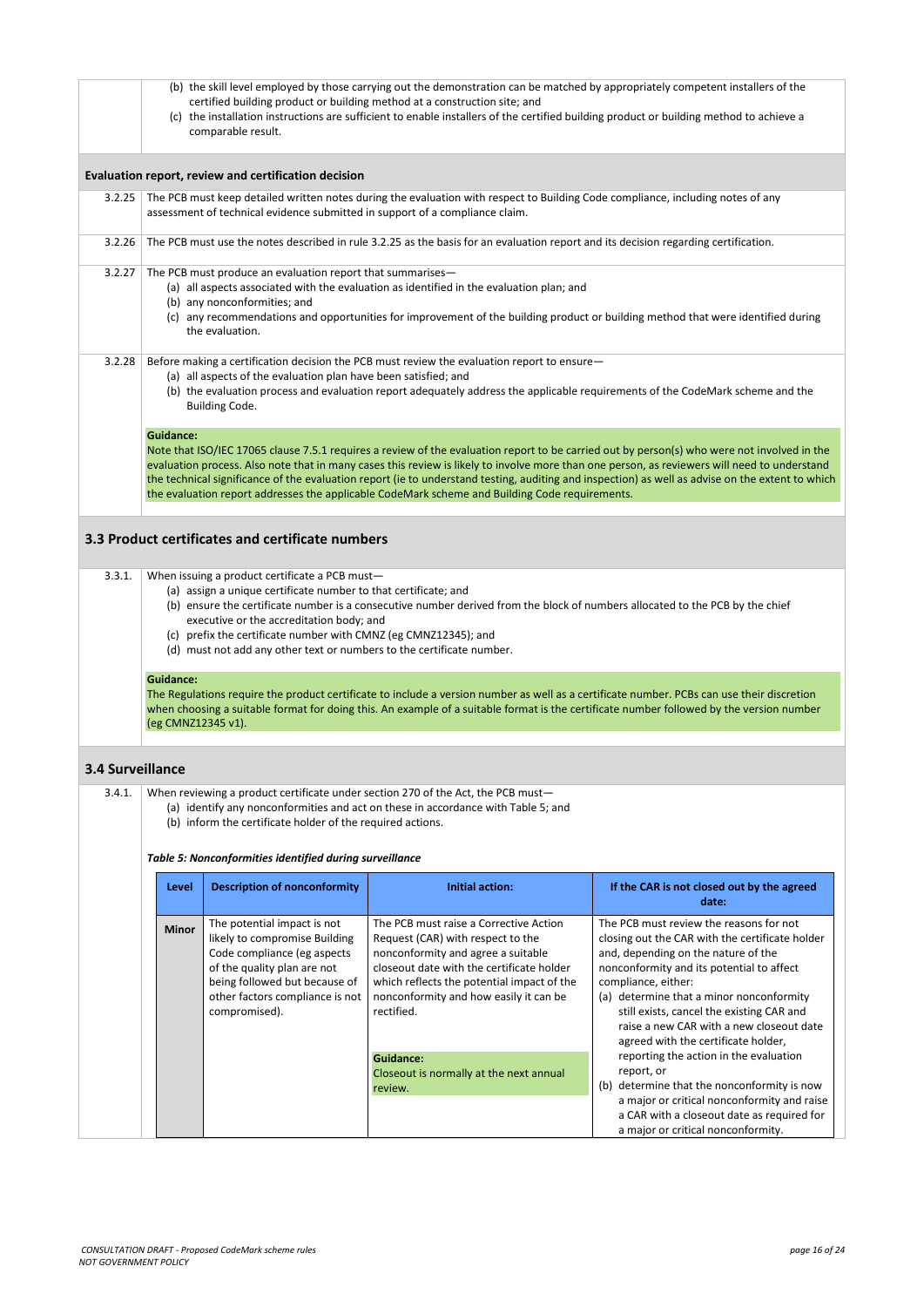|        | <b>Major</b>                                                                                                                                                                                                                                                                                                                                                                                                                                                                                                                                                                                                                                                                                                                                                                                                                         | The potential impact is likely<br>to compromise Building Code<br>compliance unless corrective<br>action is taken promptly. | The PCB must raise a CAR with respect to<br>the nonconformity and set a closeout date<br>that does not exceed seven days.<br>The PCB must not close out the CAR until<br>the major nonconformity has been<br>corrected and the PCB has verified the<br>corrective action.                                                                                                                                                                                                                                                                                                                                                                                                                                                                           | The PCB must determine that the<br>nonconformity is now a critical nonconformity<br>and take the appropriate action. |
|--------|--------------------------------------------------------------------------------------------------------------------------------------------------------------------------------------------------------------------------------------------------------------------------------------------------------------------------------------------------------------------------------------------------------------------------------------------------------------------------------------------------------------------------------------------------------------------------------------------------------------------------------------------------------------------------------------------------------------------------------------------------------------------------------------------------------------------------------------|----------------------------------------------------------------------------------------------------------------------------|-----------------------------------------------------------------------------------------------------------------------------------------------------------------------------------------------------------------------------------------------------------------------------------------------------------------------------------------------------------------------------------------------------------------------------------------------------------------------------------------------------------------------------------------------------------------------------------------------------------------------------------------------------------------------------------------------------------------------------------------------------|----------------------------------------------------------------------------------------------------------------------|
|        | <b>Critical</b>                                                                                                                                                                                                                                                                                                                                                                                                                                                                                                                                                                                                                                                                                                                                                                                                                      | The potential impact requires<br>immediate corrective action.                                                              | The PCB must raise a CAR with respect to<br>the nonconformity requiring immediate<br>corrective action to be taken. Further<br>building products must not be produced or<br>building methods implemented until the<br>CAR is closed.<br>The PCB must not close out the CAR until<br>the critical nonconformity has been<br>corrected and the PCB has verified the<br>corrective action.<br>Verifying a corrective action with respect<br>to a critical nonconformity requires-<br>(a) onsite verification (for<br>manufacturing site audits or<br>installation inspections); or<br>(b) verification by testing (for<br>conformity failures); or<br>(c) examination of revised<br>documentation (for deficiencies in<br>procedures or instructions). | The PCB must determine whether to suspend<br>or revoke the product certificate under<br>section 271.                 |
| 3.4.2. | If a PCB is reviewing a product certificate under section 270(3) of the Act, its review must include at least-<br>(a) an assessment of the product certificate for ongoing accuracy and completeness; and<br>(b) a review of the quality plan; and<br>(c) an assessment of the documented evidence upon which certification was issued including, but not limited to:<br>for building products: test reports, audit reports, inspection reports, any outstanding nonconformities, manufacturer's<br>i)<br>product specification, and the declared intended use(s) of the product; and<br>for building methods: design reviews, audit reports, inspection reports, any outstanding nonconformities, building method<br>ii)<br>specifications and manuals, and an up-to-date listing of buildings completed using the building method. |                                                                                                                            |                                                                                                                                                                                                                                                                                                                                                                                                                                                                                                                                                                                                                                                                                                                                                     |                                                                                                                      |
|        | <b>Guidance:</b><br>Section 270(3) of the Act concerns the process of changing from one PCB to another. It provides that: "A registered PCB may review a<br>product certificate for which it is not the responsible PCB at the request of the proprietor of the building product or building method to<br>which it relates".                                                                                                                                                                                                                                                                                                                                                                                                                                                                                                         |                                                                                                                            |                                                                                                                                                                                                                                                                                                                                                                                                                                                                                                                                                                                                                                                                                                                                                     |                                                                                                                      |
| 3.4.3. | The PCB must carry out post-manufacture surveillance of a certified building product if:<br>(a) directed to do so by the chief executive or the accreditation body; or<br>(b) the PCB receives a relevant complaint.                                                                                                                                                                                                                                                                                                                                                                                                                                                                                                                                                                                                                 |                                                                                                                            |                                                                                                                                                                                                                                                                                                                                                                                                                                                                                                                                                                                                                                                                                                                                                     |                                                                                                                      |
| 3.4.4. | The PCB may carry out post-manufacture surveillance of a certified building product other than as required by rule 3.4.3 at its discretion, but<br>in doing so must take into account:<br>(a) the results of the initial evaluation; and<br>(b) any previous reviews of the product certificate.<br><b>Guidance:</b><br>Post-manufacture inspections may include inspecting one or more samples of the certified building product, eg from a distribution<br>warehouse or a New Zealand wholesaler or retailer, and/or further product testing.                                                                                                                                                                                                                                                                                      |                                                                                                                            |                                                                                                                                                                                                                                                                                                                                                                                                                                                                                                                                                                                                                                                                                                                                                     |                                                                                                                      |
|        |                                                                                                                                                                                                                                                                                                                                                                                                                                                                                                                                                                                                                                                                                                                                                                                                                                      |                                                                                                                            |                                                                                                                                                                                                                                                                                                                                                                                                                                                                                                                                                                                                                                                                                                                                                     |                                                                                                                      |

<span id="page-16-2"></span><span id="page-16-1"></span><span id="page-16-0"></span>

|        | <b>Surveillance reporting</b>                                                                                                                                                                                                                                                                               |
|--------|-------------------------------------------------------------------------------------------------------------------------------------------------------------------------------------------------------------------------------------------------------------------------------------------------------------|
| 3.4.5. | When reviewing a product certificate the PCB must-                                                                                                                                                                                                                                                          |
|        | (a) keep detailed notes with respect to Building Code compliance; and                                                                                                                                                                                                                                       |
|        | (b) use these notes to form the basis for the PCB's report on its review.                                                                                                                                                                                                                                   |
| 3.4.6. | The PCB's report on its review of the product certificate must include -                                                                                                                                                                                                                                    |
|        | (a) a summary of this review; and                                                                                                                                                                                                                                                                           |
|        | (b) details of any nonconformities and the actions taken with respect to them; and                                                                                                                                                                                                                          |
|        | (c) any recommendations or opportunities for improvement that were identified during the review.                                                                                                                                                                                                            |
| 3.4.7. | The PCB must ensure that the report described in rule 3.4.6 is reviewed by person(s) not involved in the report's preparation or the product<br>certificate's review to ensure the report and review adequately address the applicable requirements of the CodeMark scheme and the<br><b>Building Code.</b> |
|        |                                                                                                                                                                                                                                                                                                             |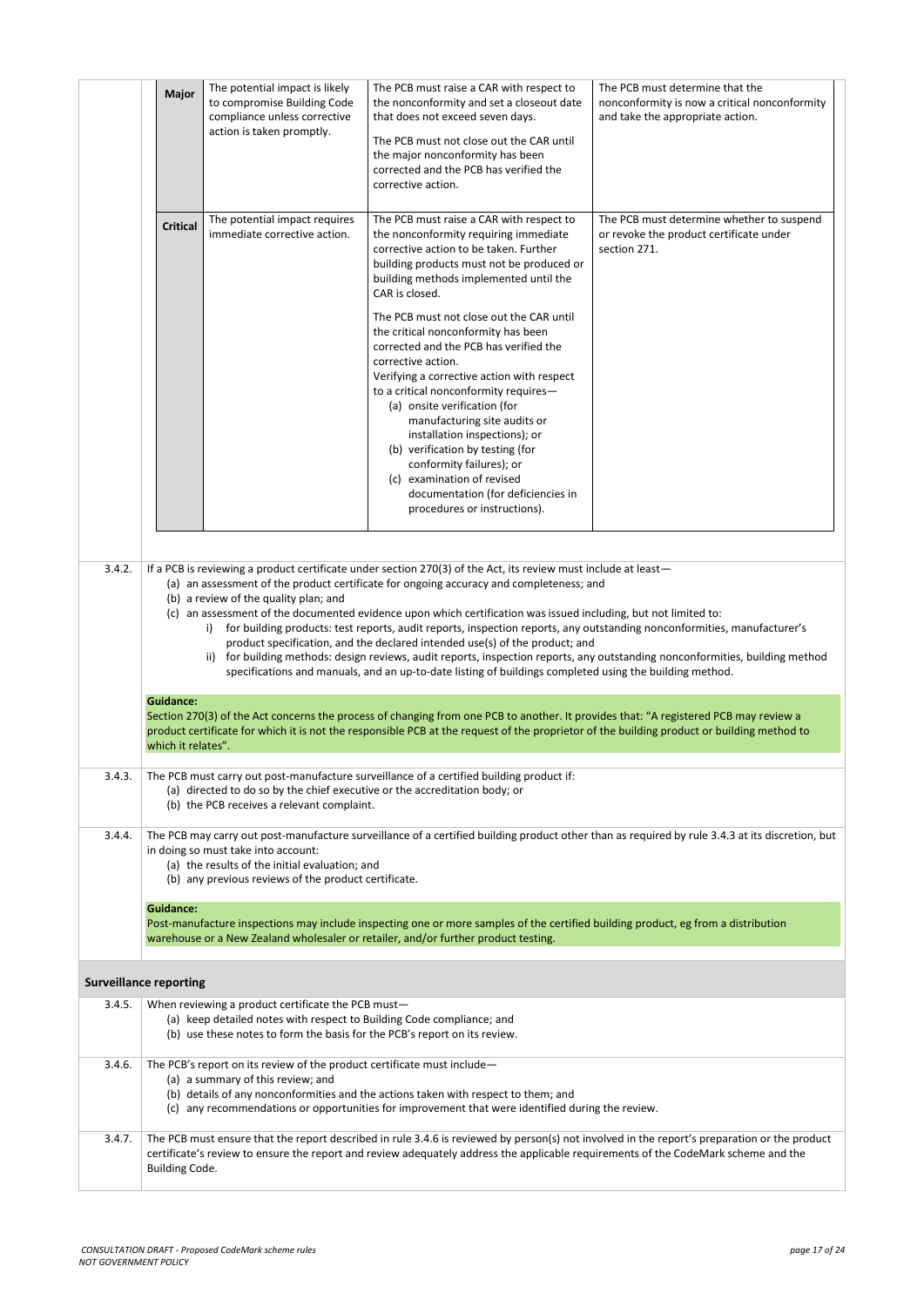*CONSULTATION DRAFT - Proposed CodeMark scheme rules page 18 of 24 NOT GOVERNMENT POLICY*

| 3.5 Change in certificate holder |                                                                                                                                                                                                                                                                                                                                                                                                                                                                                                                                                                                      |  |
|----------------------------------|--------------------------------------------------------------------------------------------------------------------------------------------------------------------------------------------------------------------------------------------------------------------------------------------------------------------------------------------------------------------------------------------------------------------------------------------------------------------------------------------------------------------------------------------------------------------------------------|--|
| 3.5.1.                           | If the responsible PCB receives a request to transfer a product certificate from one certificate holder to another:<br>(a) if this request means the certified building method or building product would be manufactured at a different site the PCB must<br>regard the request as a new application and evaluate it accordingly; and<br>(b) in all other cases the PCB may use its discretion to determine the nature and extent of its review, taking into account the impact (if<br>any) of the change in certificate holder on the evidence forming the basis for certification. |  |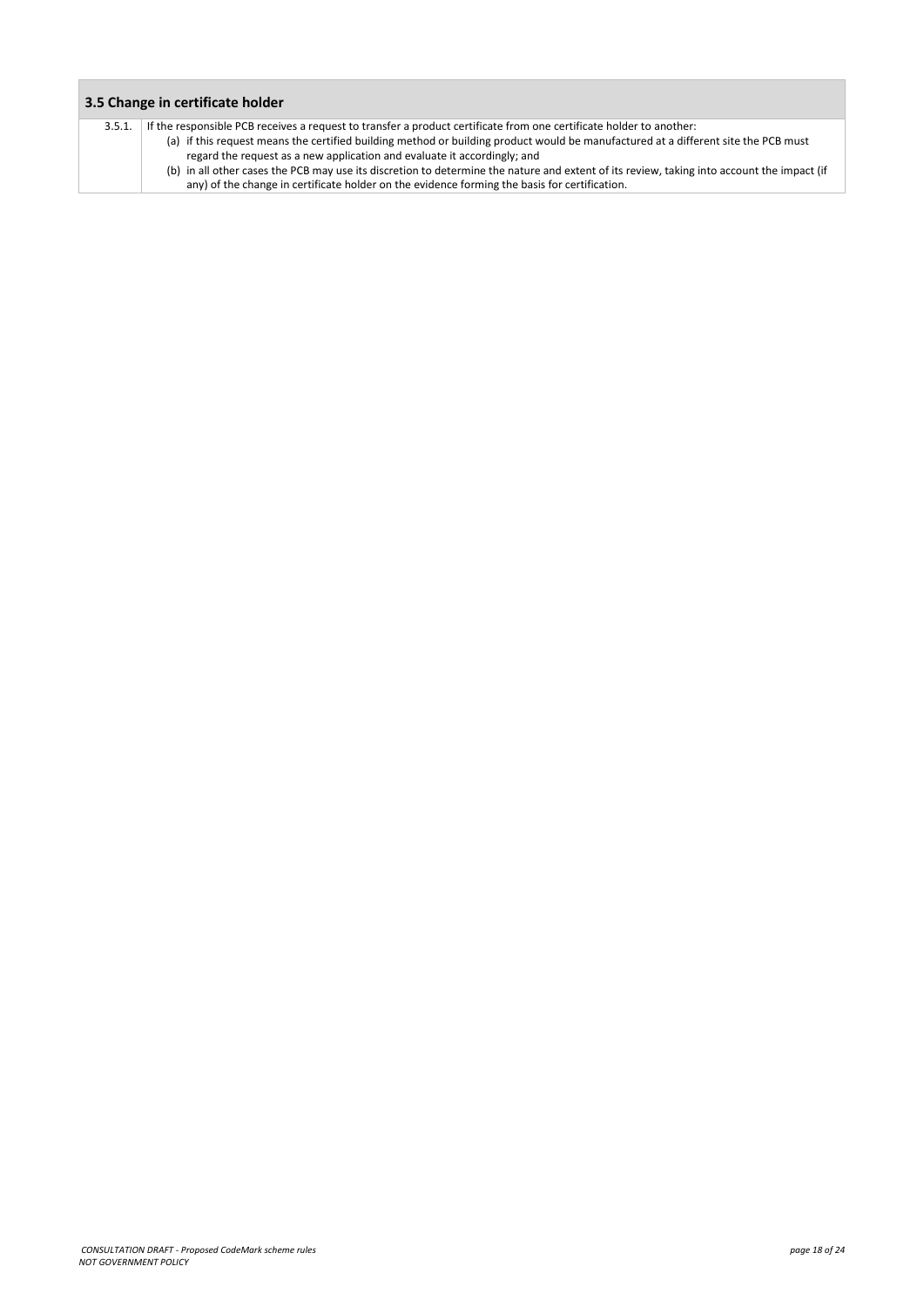## **Part 4: Certificate holder requirements**

This Part covers requirements for certificate holders, which include making sure that the certified building product continues to be manufactured, or the certified building method to be implemented, in accordance with the quality plan and any conditions associated with the product certificate.

<span id="page-18-2"></span><span id="page-18-1"></span><span id="page-18-0"></span>

| 4.1. | The certificate holder must ensure-<br>(a) the certified building product or building method continues to be manufactured or implemented in accordance with the quality plan<br>and any conditions associated with the product certificate; and<br>(b) the building product or building method available in the New Zealand market is materially the same as any sample that was evaluated;<br>and<br>(c) every certified building product or building method that is a tangible product or its packaging is marked with, or has attached to it, the<br>mark of conformity; and<br>(d) its use of the mark of conformity is in accordance with Schedule 1: Use of the mark of conformity.                                                                                                                                                                                                                                     |
|------|-------------------------------------------------------------------------------------------------------------------------------------------------------------------------------------------------------------------------------------------------------------------------------------------------------------------------------------------------------------------------------------------------------------------------------------------------------------------------------------------------------------------------------------------------------------------------------------------------------------------------------------------------------------------------------------------------------------------------------------------------------------------------------------------------------------------------------------------------------------------------------------------------------------------------------|
| 4.2. | The certificate holder must ensure that the quality plan prepared in respect of the certified building product or building method-<br>(a) is specific to the certified building product or building method and relevant to the scope of certification; and<br>(b) is agreed to and retained by the manufacturer (where the manufacturer is not the certificate holder); and<br>(c) is provided to the PCB as a controlled copy; and<br>(d) demonstrates how the certificate holder's quality management system, if any (or the manufacturer's quality management system,<br>where the manufacturer is not the certificate holder) applies to the certified building product or building method; and<br>(e) demonstrates how the quality plan's requirements will be met; and<br>(f) minimises the risks of not meeting these requirements.                                                                                    |
|      | <b>Guidance:</b><br>In cases where the certificate holder is not the manufacturer, aspects of the quality plan will rely on good communication between the two.<br>Rule 4.2(b) gives the PCB confidence that the manufacturer respects the certificate holder's role in relation to their building product or<br>building method. Rule 4.2(f) places a responsibility on the certificate holder to assess the risk of receiving unacceptable product quality from<br>the manufacturer and to consider how to reduce that risk, ideally with the manufacturer's cooperation.                                                                                                                                                                                                                                                                                                                                                   |
| 4.3. | The certificate holder must ensure that the quality plan specifies at least the following:<br>(a) the quality plan's scope; and<br>(b) quality objectives for the certified building product or building method, including the required quality characteristics and performance<br>requirements consistent with the Building Code clauses listed on the product certificate; and<br>(c) product traceability information from the certified building product to the production batch test records; and<br>(d) control of documented information, including a requirement that if manufacturing ceases then product traceability records must be<br>retained for at least 10 years from the final manufacturing date; and<br>(e) control of non-conforming building products or building methods, including a product recall procedure specific to the New Zealand<br>market; and<br>(f) monitoring and measurement processes. |
|      | <b>Guidance:</b><br>ISO/IEC 10005:2018 (Quality management - guidelines for quality plans) contains general guidance on suitable content for a quality plan.                                                                                                                                                                                                                                                                                                                                                                                                                                                                                                                                                                                                                                                                                                                                                                  |
| 4.4. | If the certificate holder or the responsible PCB finds that a certified building product or building method which has been released on the<br>market does not comply with the Building Code or with the Code compliance claims stated on the product certificate, the certificate holder<br>$must-$<br>(a) activate the product recall procedure relating to the certified building product or building method; and<br>(b) disclose the non-compliance in disclosure statements published in a form that is acceptable to the responsible PCB and to the chief<br>executive.                                                                                                                                                                                                                                                                                                                                                  |
| 4.5. | The certificate holder must inform the responsible PCB as soon as reasonably practicable of any activation of the product recall procedure for<br>the certified building product or building method.                                                                                                                                                                                                                                                                                                                                                                                                                                                                                                                                                                                                                                                                                                                          |
| 4.6. | The certificate holder must inform the responsible PCB in writing within five working days of the following:<br>(a) any intended change to any of the following particulars:<br>the legal name, trading name(s), address for service, email address, phone number or internet site of the certificate holder<br>i)<br>any address of a location where a certified building product or building method is produced or manufactured; and<br>ii)<br>(b) any intended change, modification, or alteration to any of the following:                                                                                                                                                                                                                                                                                                                                                                                                |

- (b) any intended change, modification, or alteration to any of the following:
	- i) the certified building product or building method
	- ii) the method of its production or manufacture
	- iii) the quality plan prepared in respect of the certified building product or building method
	- iv) the application or installation instructions for the certified building product or building method
	- v) any documentation relating to the use and maintenance of the certified building product or building method; and
- (c) any reason to suspect the certified building product or building method does not comply with the Building Code; and (d) any decision to relinquish certification.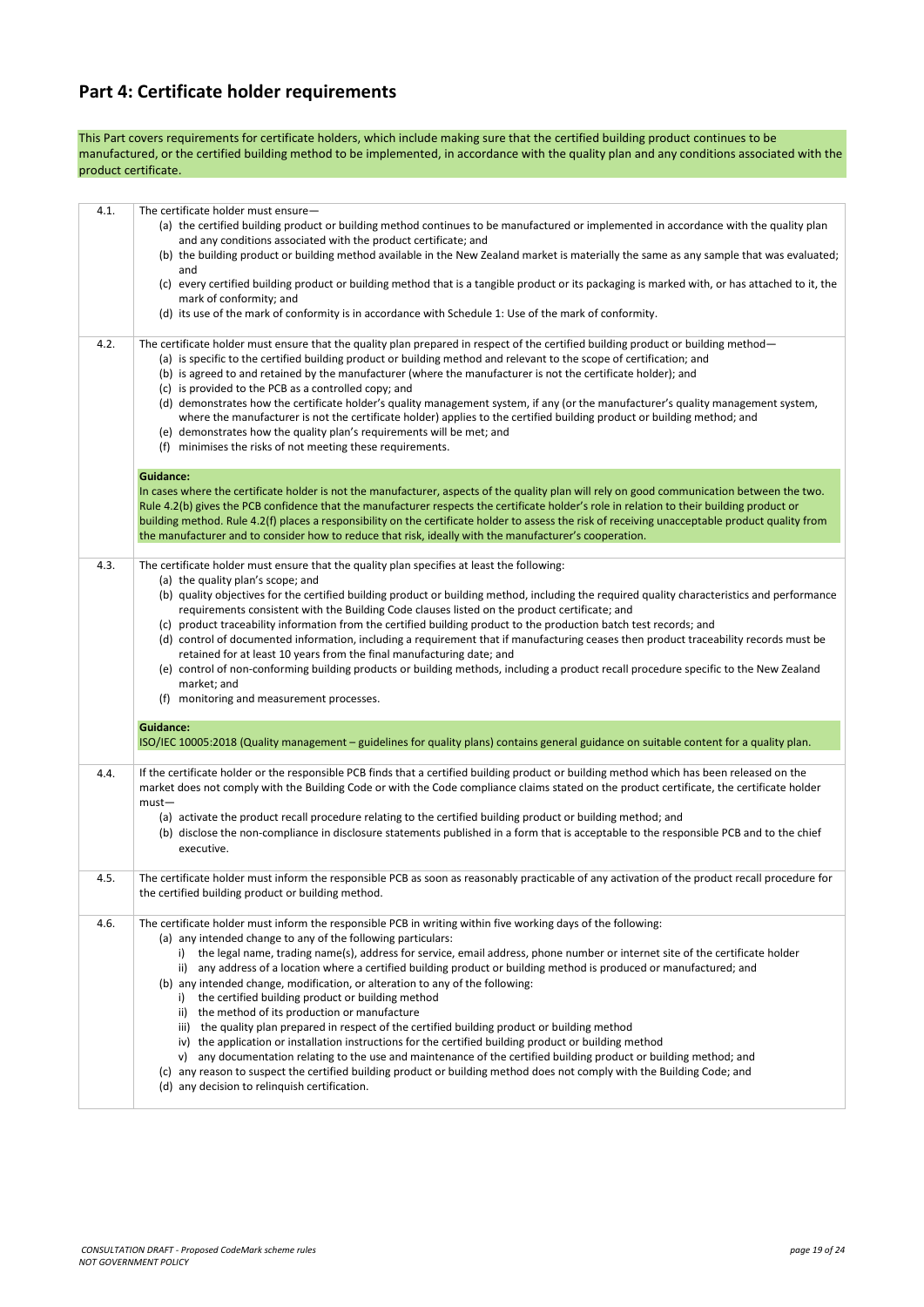*CONSULTATION DRAFT - Proposed CodeMark scheme rules page 20 of 24 NOT GOVERNMENT POLICY*

<span id="page-19-0"></span>

| 4.7. | If a product certificate is suspended the certificate holder must-<br>(a) inform any customers of the change in certification status; and<br>(b) immediately cease using the product certificate, mark of conformity and any reference to the certificate number.                                                                                                                   |
|------|-------------------------------------------------------------------------------------------------------------------------------------------------------------------------------------------------------------------------------------------------------------------------------------------------------------------------------------------------------------------------------------|
| 4.8. | If a product certificate is revoked or the certificate holder relinquishes certification the certificate holder must-<br>(a) comply with the requirements in rule 4.7; and<br>(b) unless the certificate holder holds another current product certificate, immediately cease making any reference to the CodeMark<br>scheme including in advertising or other promotional material. |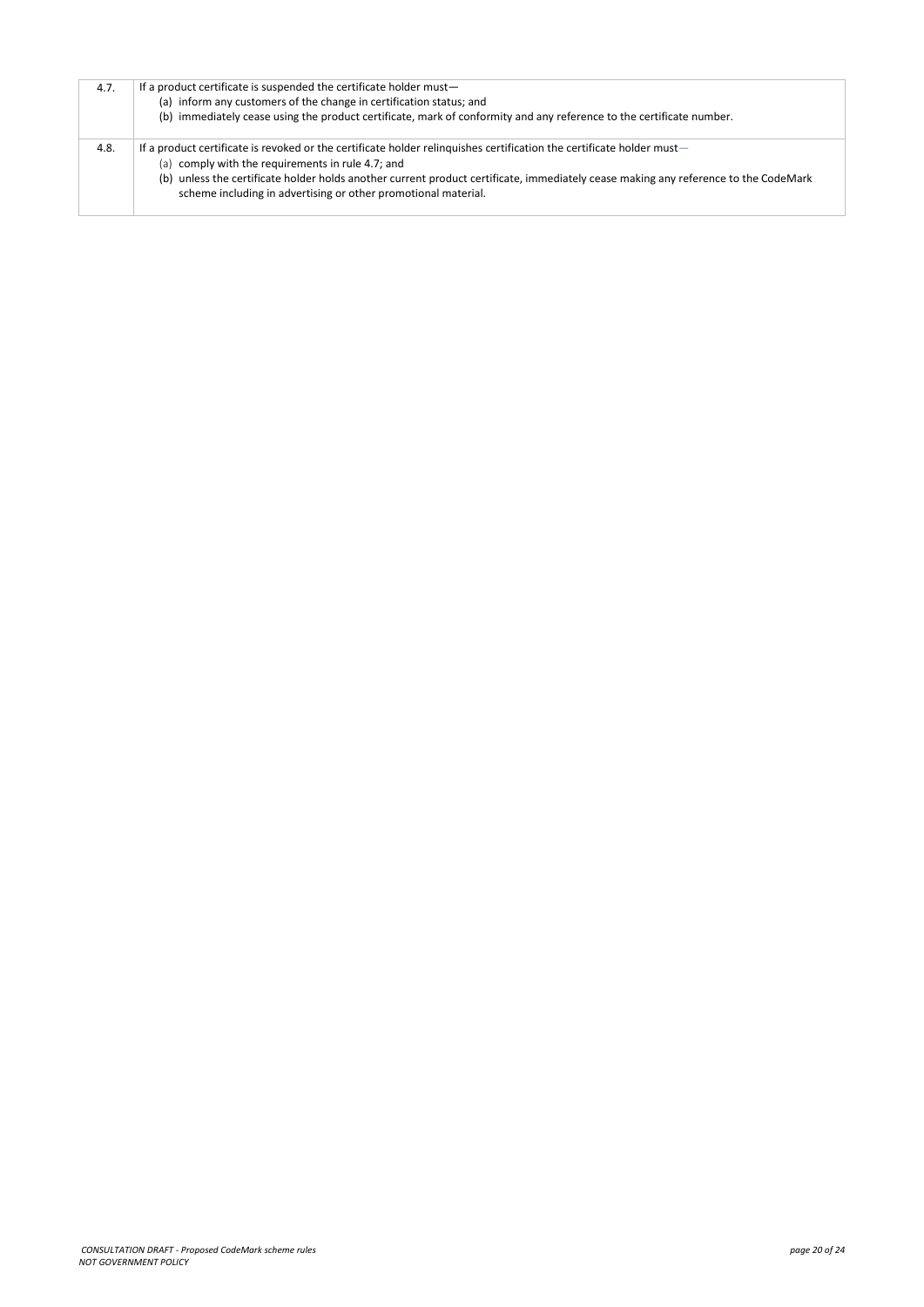# **Schedule 1: Use of the mark of conformity**

This Schedule contains requirements for using the CodeMark mark of conformity (which is a registered trade mark) including acceptable formats.

| S1 Use           |                                                                                                                                                                                                                                                                                                                                                                                                                                                                                     |                                                               |  |
|------------------|-------------------------------------------------------------------------------------------------------------------------------------------------------------------------------------------------------------------------------------------------------------------------------------------------------------------------------------------------------------------------------------------------------------------------------------------------------------------------------------|---------------------------------------------------------------|--|
| S1.1.            | A certificate holder with a current product certificate must ensure that the mark of conformity and the certificate number of the product<br>certificate are applied to every certified building product or building method, either:<br>(a) directly by stamping, printing, moulding, etching or labelling; or<br>(b) indirectly to the associated packaging or marketing material.                                                                                                 |                                                               |  |
| S1.2.            | A certificate holder may accompany the mark of conformity (eg on packaging or marketing material) with either of the following statements:                                                                                                                                                                                                                                                                                                                                          |                                                               |  |
|                  | "This [building product/building method] is marked with the CodeMark New Zealand mark of conformity. This indicates that the<br>conformity of our product is based upon technical documentation and review of our manufacturing and quality control process to<br>monitor our ability to consistently produce this product in compliance with the requirements of Clauses [insert the clauses listed on<br>the product certificate] of the New Zealand Building Code."<br><b>OR</b> |                                                               |  |
|                  | "Compliance of this [building product/building method] with the requirements of Clauses [insert the clauses listed on the product<br>certificate] of the New Zealand Building Code is monitored by the CodeMark New Zealand Product Certification Body [insert name<br>of PCB]."                                                                                                                                                                                                    |                                                               |  |
| S1.3.            | A certificate holder may use the mark of conformity on documents, in advertising or other promotional material, but only in relation to the<br>certified building product or building method.                                                                                                                                                                                                                                                                                       |                                                               |  |
| S1.4.            | The accreditation body and registered PCBs may use the mark of conformity on documents or other material associated with the CodeMark<br>scheme.                                                                                                                                                                                                                                                                                                                                    |                                                               |  |
| <b>S2 Format</b> |                                                                                                                                                                                                                                                                                                                                                                                                                                                                                     |                                                               |  |
| S2.1.            | The mark of conformity must be rendered in accordance with rules S2.2 to S2.4 unless the chief executive has given prior written approval for<br>any departure from these rules.                                                                                                                                                                                                                                                                                                    |                                                               |  |
| S2.2.            | The mark of conformity must be rendered in one of the colour options shown in Figure 3.<br><b>CODEMARK®</b><br>(a) black, white, and Pantone 541 C or equivalent                                                                                                                                                                                                                                                                                                                    | <b>CODEMARK</b> *<br>(b) black and grey on a light background |  |
|                  |                                                                                                                                                                                                                                                                                                                                                                                                                                                                                     |                                                               |  |

<span id="page-20-0"></span>![](_page_20_Picture_3.jpeg)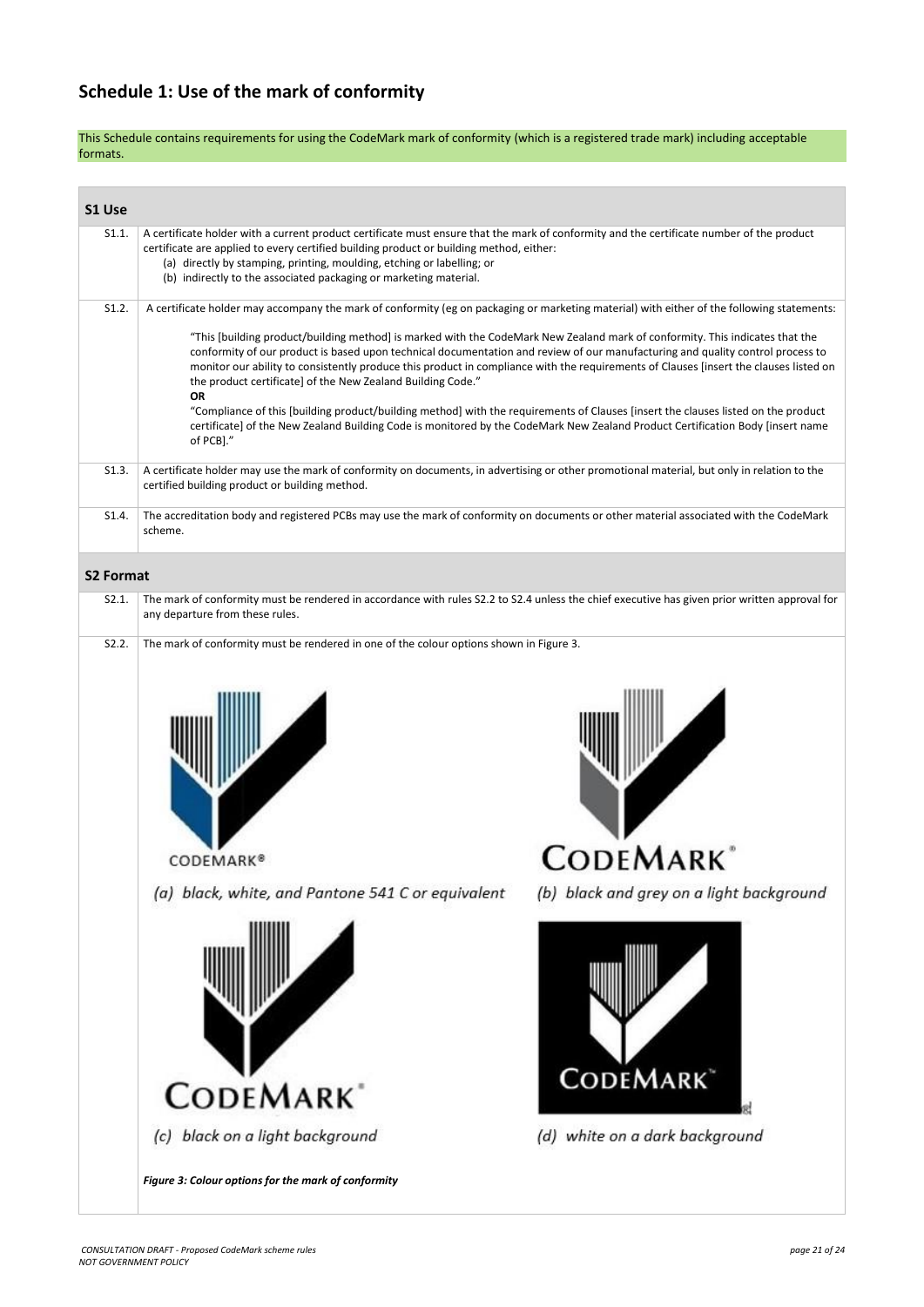![](_page_21_Picture_0.jpeg)

<span id="page-21-0"></span>

|       | Figure 5: Certificate number used in conjunction with the mark of conformity                                                       |
|-------|------------------------------------------------------------------------------------------------------------------------------------|
| S2.5. | The mark of conformity may be used with or without the $^{\circledR}$ symbol that indicates its status as a registered trade mark. |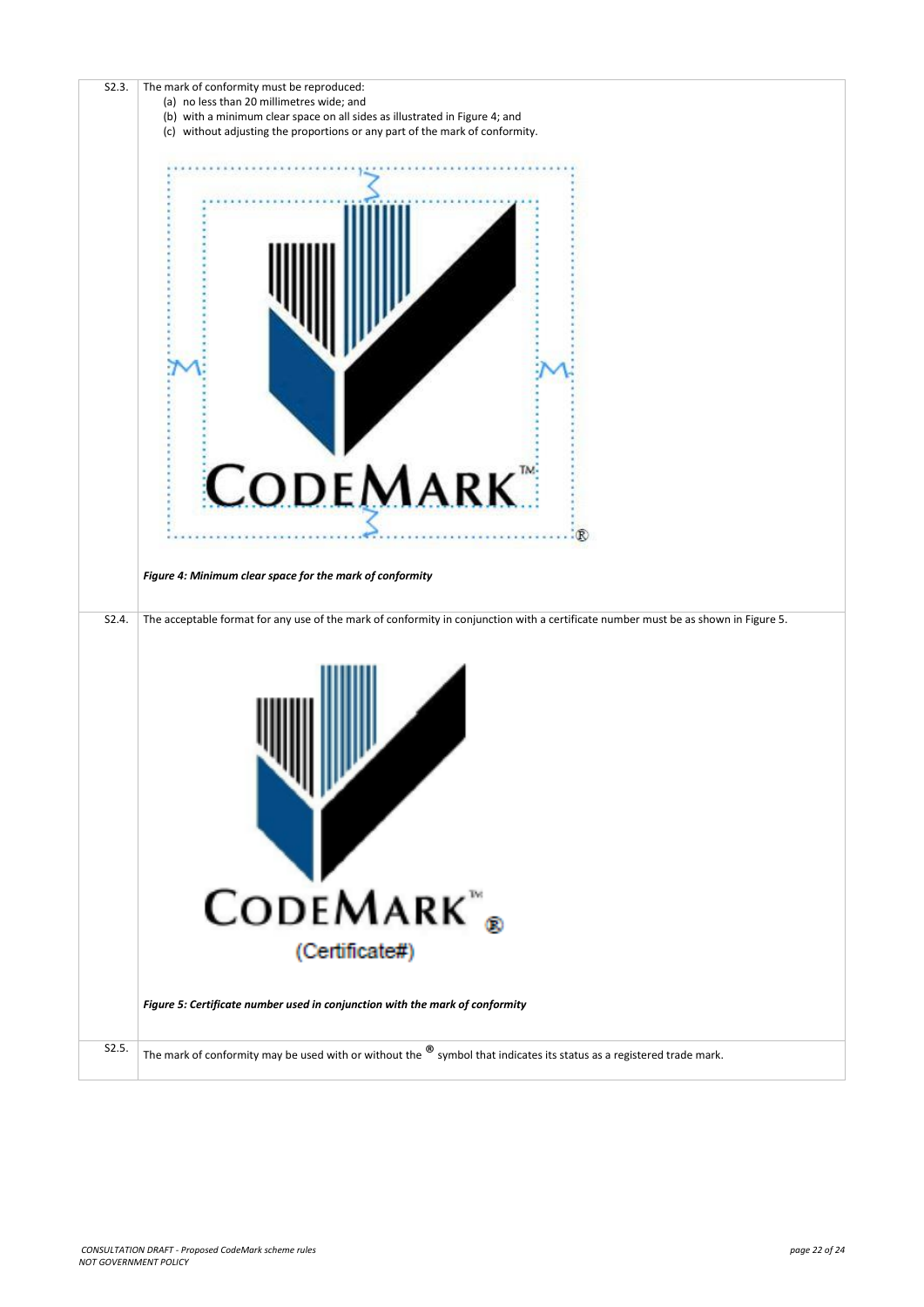## **Appendix 1: The CodeMark scheme framework**

Appendix 1 provides more detail of the legislative framework for the Codemark scheme. It lists sections of the Act relating to product certification alongside the relevant regulations.

#### **NOTES FOR PUBLIC CONSULTATION:**

Section headings in the left-hand column of this table relate to the *Building Act 2004* as amended by the *Building (Building Products and Methods, Modular Components, and Other Matters) Amendment Act 2021*. Please note that most of these amendments are not in force at the time of this consultation. They will come into force on or before 7 September 2022, along with the revised Regulations and these scheme rules.

Details of the revised Regulations will be added to the right-hand column before the scheme rules are finalised.

|                                                                                                                                                                                                                                                                                                                                                     | <b>Building Act 2004</b>                                                                                                                               | <b>Building (Product Certification) Regulations</b>                                                                           |  |  |
|-----------------------------------------------------------------------------------------------------------------------------------------------------------------------------------------------------------------------------------------------------------------------------------------------------------------------------------------------------|--------------------------------------------------------------------------------------------------------------------------------------------------------|-------------------------------------------------------------------------------------------------------------------------------|--|--|
|                                                                                                                                                                                                                                                                                                                                                     | Accreditation of product certification bodies                                                                                                          |                                                                                                                               |  |  |
| 261<br>body                                                                                                                                                                                                                                                                                                                                         | Chief executive may appoint product certification accreditation                                                                                        |                                                                                                                               |  |  |
| 262<br>Also see:                                                                                                                                                                                                                                                                                                                                    | Requirements for product certification accreditation body                                                                                              |                                                                                                                               |  |  |
|                                                                                                                                                                                                                                                                                                                                                     | New Zealand Gazette, No 14, 5 February 2009 Notice of Requirements for<br><b>Product Certification Accreditation Body</b>                              |                                                                                                                               |  |  |
| 262A                                                                                                                                                                                                                                                                                                                                                | <b>Fees for audits</b>                                                                                                                                 | <b>Fees: Audit of accredited PCB</b>                                                                                          |  |  |
| 263                                                                                                                                                                                                                                                                                                                                                 | Accreditation of product certification body                                                                                                            | Criteria and standards for accreditation as a product certification body<br>Fees: Accreditation of product certification body |  |  |
| 264                                                                                                                                                                                                                                                                                                                                                 | Suspension or revocation of accreditation                                                                                                              |                                                                                                                               |  |  |
| 267                                                                                                                                                                                                                                                                                                                                                 | Product certification accreditation body must notify chief<br>executive of grant, suspension, lifting of suspension, or revocation<br>of accreditation |                                                                                                                               |  |  |
| Also see:                                                                                                                                                                                                                                                                                                                                           | 272G Offence to misrepresent status as product certification body                                                                                      |                                                                                                                               |  |  |
|                                                                                                                                                                                                                                                                                                                                                     | <b>Registration of product certification bodies</b>                                                                                                    |                                                                                                                               |  |  |
| 267A                                                                                                                                                                                                                                                                                                                                                | Registration of product certification body                                                                                                             | Registration of product certification body                                                                                    |  |  |
|                                                                                                                                                                                                                                                                                                                                                     |                                                                                                                                                        | Fees: Registration of product certification body                                                                              |  |  |
| 267B                                                                                                                                                                                                                                                                                                                                                | <b>Audit of registered PCB</b>                                                                                                                         |                                                                                                                               |  |  |
| 267C                                                                                                                                                                                                                                                                                                                                                | <b>Suspension of registration of PCB</b>                                                                                                               |                                                                                                                               |  |  |
| 267D                                                                                                                                                                                                                                                                                                                                                | Lifting of suspension of registration of PCB                                                                                                           |                                                                                                                               |  |  |
| 267E                                                                                                                                                                                                                                                                                                                                                | <b>Revocation of registration of PCB</b>                                                                                                               |                                                                                                                               |  |  |
| Also see:<br>200-203C Disciplinary powers in relation to complaints<br>204 Special powers of chief executive for monitoring performance of<br>functions under this Act<br>208 Appeals to District Court<br>272G Offence to misrepresent status as product certification body<br>273 Chief executive must keep registers<br>274 Purpose of registers |                                                                                                                                                        |                                                                                                                               |  |  |
| <b>Certification of building products and building methods</b>                                                                                                                                                                                                                                                                                      |                                                                                                                                                        |                                                                                                                               |  |  |
| 269                                                                                                                                                                                                                                                                                                                                                 | <b>Product certificates</b>                                                                                                                            | Criteria and standards for certification of building methods or building<br>products                                          |  |  |
| 270                                                                                                                                                                                                                                                                                                                                                 | Annual review of product certificate                                                                                                                   | Annual review of product certificates                                                                                         |  |  |
| 271                                                                                                                                                                                                                                                                                                                                                 | Suspension or revocation of product certificate                                                                                                        |                                                                                                                               |  |  |
|                                                                                                                                                                                                                                                                                                                                                     |                                                                                                                                                        |                                                                                                                               |  |  |
| 272                                                                                                                                                                                                                                                                                                                                                 | Notification to chief executive by registered PCB                                                                                                      |                                                                                                                               |  |  |